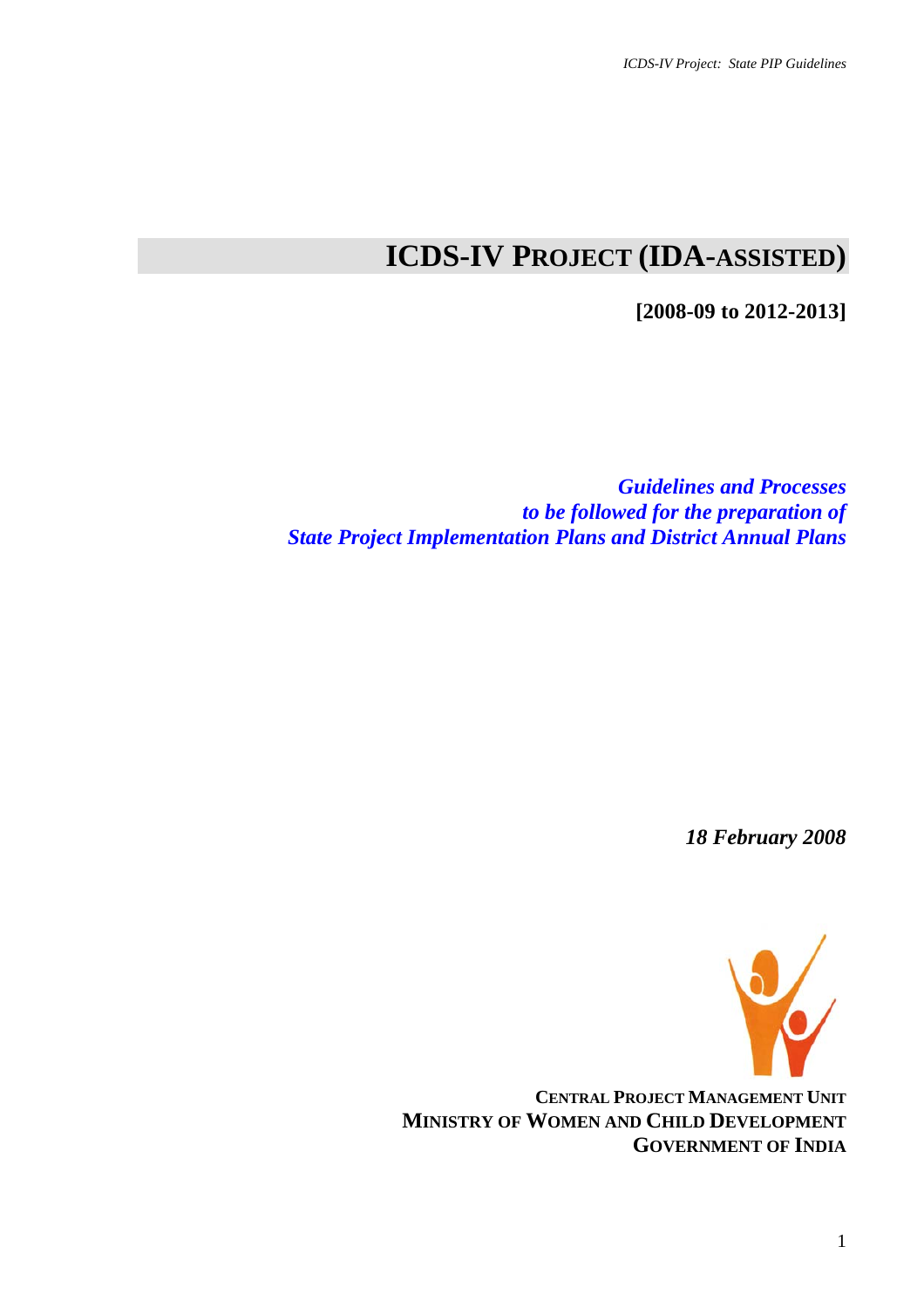**Contents**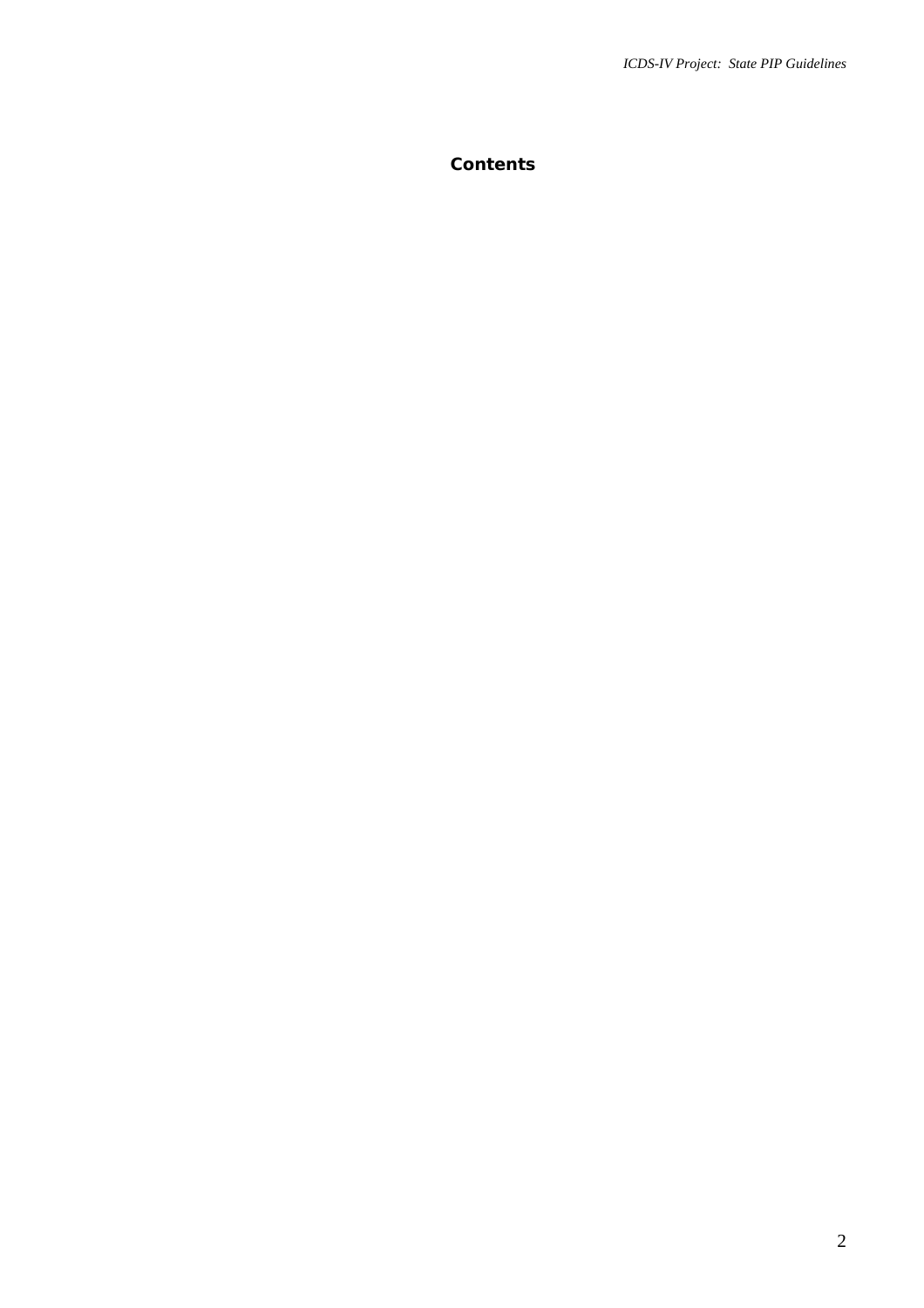**Chapter One**

*Introduction Context, Principles, Objectives of ICDS-IV Project*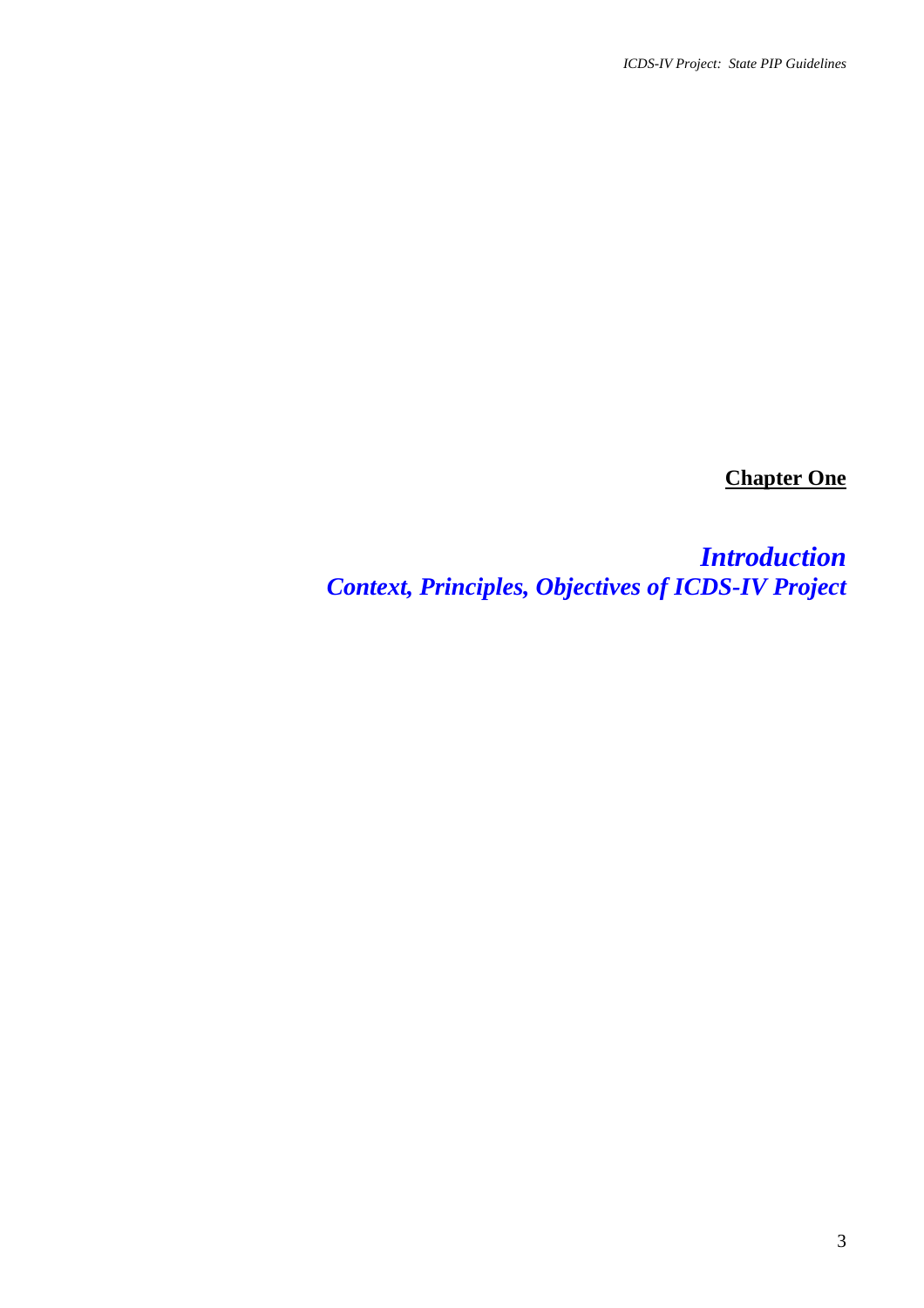#### **1. Introduction**

1.1 The Government of India (GOI) had requested World Bank support for the next phase of the ICDS program and the World Bank agreed to work with the Ministry of Women and Child Development (MWCD) in selected States (identified on the basis of malnutrition parameters). The new project, Integrated Child Development Services-IV (ICDS-IV) is currently under preparation for implementation during the period 2008/09 to 2012/13.

1.2 Participation in the proposed Bank assisted ICDS-IV project mandates the preparation of State Project Implementation Plans (SPIPs) and District Annual Plans (DAPs) by the selected high-burden districts. The SPIPs form the basis for the World Bank appraisal of the ICDS IV project and are expected to outline how the participating States and Districts intend to utilize the additional resources to be made available to them for strengthening their ICDS programs.

1.3 This document has been prepared to facilitate the project preparation process not only for project approval in the current year but to act as a reference point for district and state level functionaries when undertaking district planning annually during the five year project period.

## **2. Context and Principles of the ICDS-IV Project**

2.1 The Revised National Implementation Framework is expected to be introduced by the MWCD throughout the country during 2008-09. It is anticipated that the revised implementation framework would restructure the ICDS program with the objective of hastening 'universalisation with quality' by intensifying efforts to decrease malnutrition, infant mortality rate and improve early child development outcomes.

The key principles and strategies that the revised national implementation framework is expected to introduce and strengthen are:

- Restructuring ICDS institutional management at national, state, district, block and village level
- Strengthening basic infrastructure facilities and service delivery in Anganwadi Centres (AWCs)
- Decentralized planning and management to allow States to formulate context specific child care approaches
- Targeting children below three years more effectively and promote infant and young child nutrition (IYCN) practices and micronutrient supplementation interventions
- Targeting children three to six years more effectively and strengthening the pre-school education component
- Promoting convergence of inter related services viz. Reproductive Child Health (RCH)-II/National Rural Health Mission (NRHM), *Sarva Siksha Abhiyan* (SSA), safe drinking water and sanitation etc.
- Strengthening partnerships with Panchayati Raj Institutions (PRIs), non-governmental Organizations (NGOs)/community based organizations (CBOs), Public and Private Sector
- Strengthening the capacity of ICDS functionaries
- Promoting community participation
- Strengthening monitoring and evaluation ( $M & E$ ) framework with emphasis on community based monitoring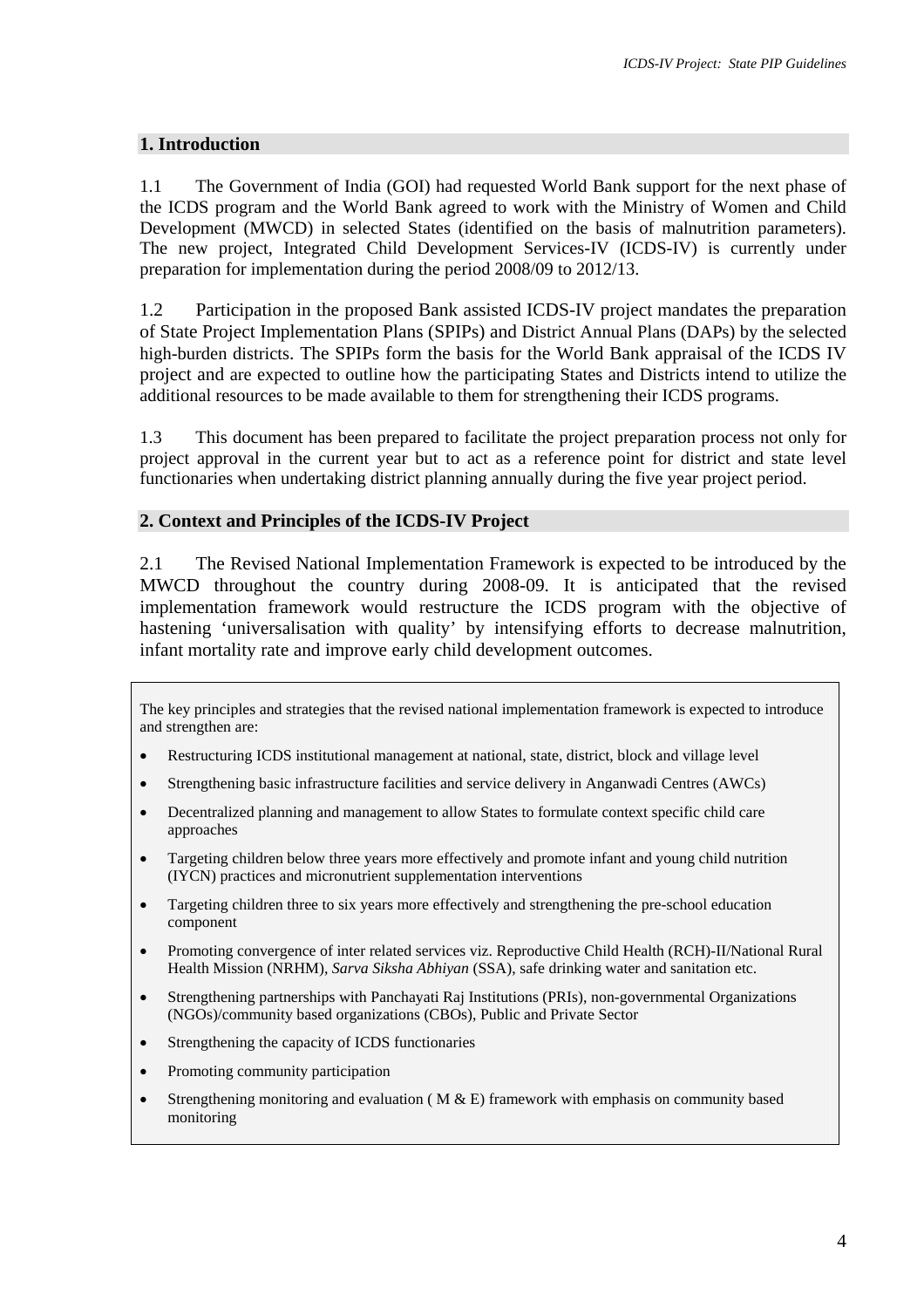# **2.2. Project Objectives**:

The key objectives of the project are to:

- reduce child malnutrition among children in the age group of 0-6 years, with special focus on children below three years, through expanded utilization of nutrition services and awareness and adoption of appropriate feeding and caring behaviors by households; and
- improve early child development outcomes and school readiness among children 3-6 years of age; in selected high burden districts/States.

Special focus would be given to girls and children from disadvantaged sections.

## **2.3 Key Reform Principles**

As agreed with the MWCD, the World Bank support to the ICDS-IV project will be premised on the implementation of the following five key reforms:

- A simplified, evidence and outcome-based program design
- Flexibility to the ICDS design from central level
- Stronger convergence with other line departments at the operational level
- Strong Monitoring and Evaluation
- More intensive efforts and resources targeted to the high-burden district

*For details on these principles, please refer to the Project Concept Note.* 

## **2.4 Project Strategy**

- strengthening the policy and programmatic framework within which nutrition and early childhood education (ECE) services are positioned; and
- providing intensive support in selected high-burden districts/States and expanding access and quality of nutrition and ECE services in these target areas – ensuring a focus on targeted developmentally appropriate services to the right age groups (nutrition for 0-3 year old children, and ECE for children 3-6 years old).

2.5 Until the revised national framework is introduced, the project will provide an opportunity to the select states and districts to pilot and experiment with/learn from decentralized planning, targeted approach for 0-3 year olds and 3-6 year olds, development of strong and effective information, education, communication (IEC) material and focusing on up-scaling of proven good practices for improving quality service delivery, convergence and community participation. Experiences gained during the first year of implementation can be used to streamline project structures, activities and planning processes which would help the project States prepare grounds for strengthening the ICDS program in line with the vision of the revised national framework.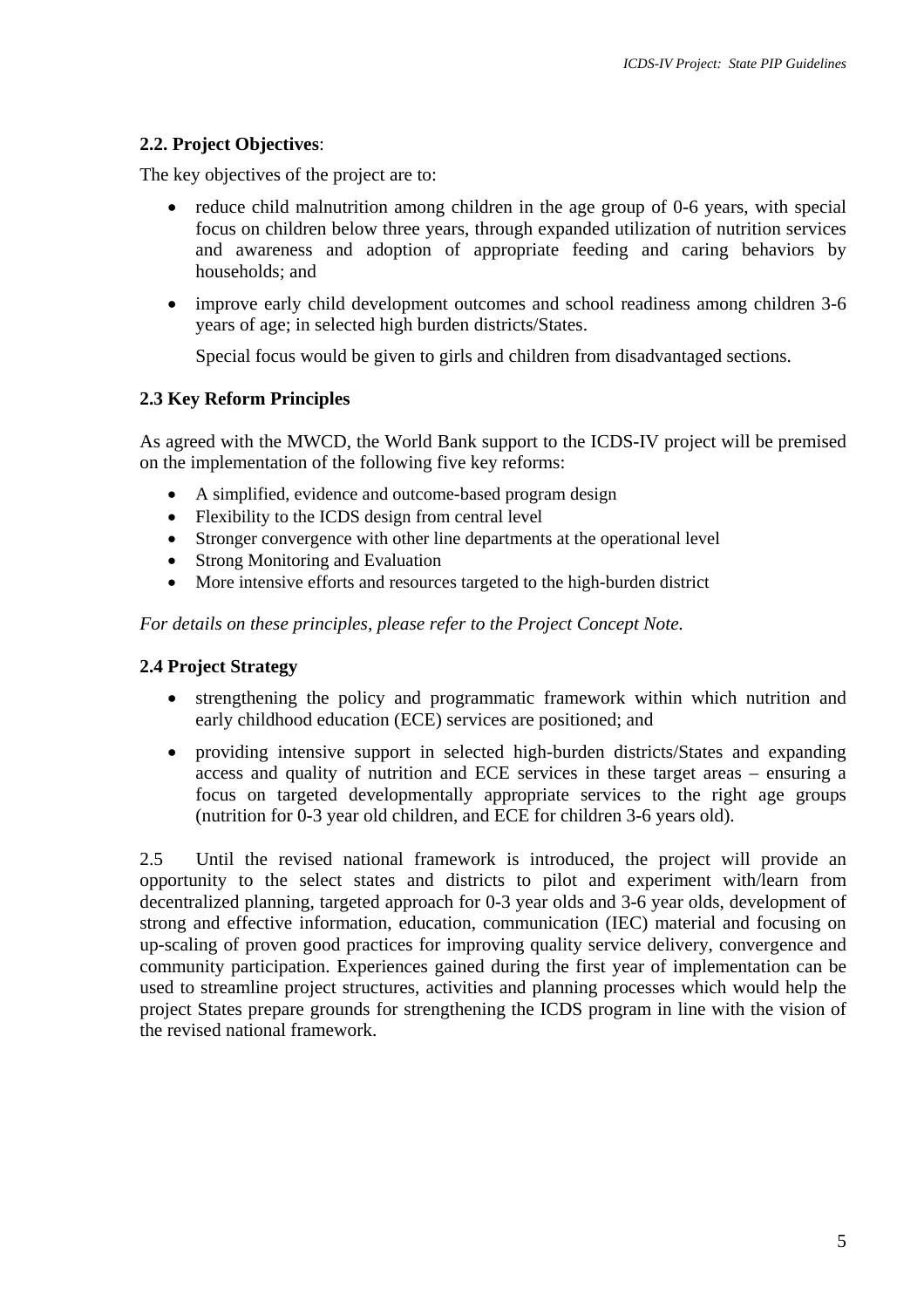*State Project Implementation Plans (SPIPs): Outline and Broad Structure*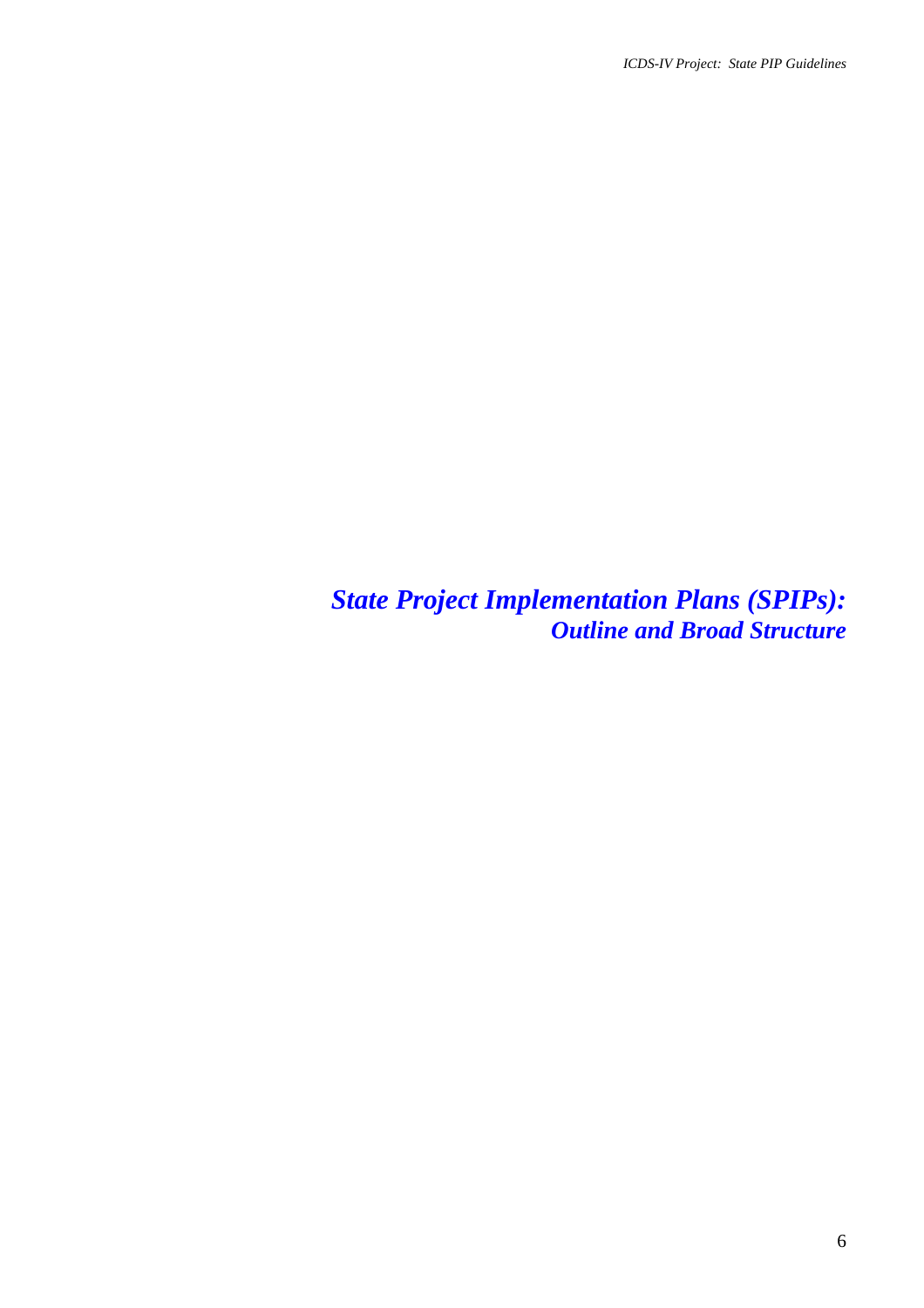# **3. Project Implementation Plans (PIPs)**

3.1 Planning for the International Development Association (IDA)-assisted ICDS-IV project begins with the preparation of States' perspective Project Implementation Plans and District Annual Plans (DAPs) that include focused strategies and activities aimed at reducing child malnutrition and improving early childhood development. While the SPIPs would be developed for the 5-year project period, the selected high-burden districts would be required to submit DAPs on a yearly basis.

3.2 By introducing district level planning for the first time in the history of the ICDS programme, the ICDS-IV project aims to strengthen the capacity of the functionaries implementing the program in the field. This will help facilitate decentralized planning of the programme encouraging need based, targeted planning leading to improved quality, implementation and community ownership of the programme by the field functionaries and communities.

3.3 However, since districts are being asked to develop plans for the first time, it is imperative that the States engage in intensive capacity strengthening of districts in the first year of the project period. Thus, while efforts to develop district plans for the first year are to be initiated, the strategies and activities within the plan are to be largely guided by the State.

- 3.4 The States are expected:
	- to outline processes and create institutions that would support, facilitate and monitor the planning process at the District level; and
	- provide districts with a menu of interventions<sup>[1](#page-6-0)</sup> to be implemented in the first year of the plan. The focus of these interventions would be capacity building and institutional strengthening for decentralized planning.
- 3.5 The State PIP will therefore, primarily focus on
	- state level activities (applicable to all districts); and
	- a district plan component, which would include all activities, envisaged to be implemented in the high-burden districts during the 5-year project cycle.

3.6 It is expected that the budgetary allocation by components across districts will be more or less uniform for the first year. Diverse and more detailed district plans are expected from the second year onwards.

3.7 While the processes to be followed in the preparation of SPIPs is important, so too is the documentation of the plan document. The project implementation plan document and the processes followed for its development will be required for:

• Appraisal of the project by the World Bank

 $\overline{a}$ 

• Preparation of the note for the Expenditure Finance Committee (EFC) and also the Cabinet Committee for Economic Affairs (CCEA) for approval by the GOI.

<span id="page-6-0"></span> $<sup>1</sup>$  A suggestive menu of interventions has been outlined for reference in Section 6</sup>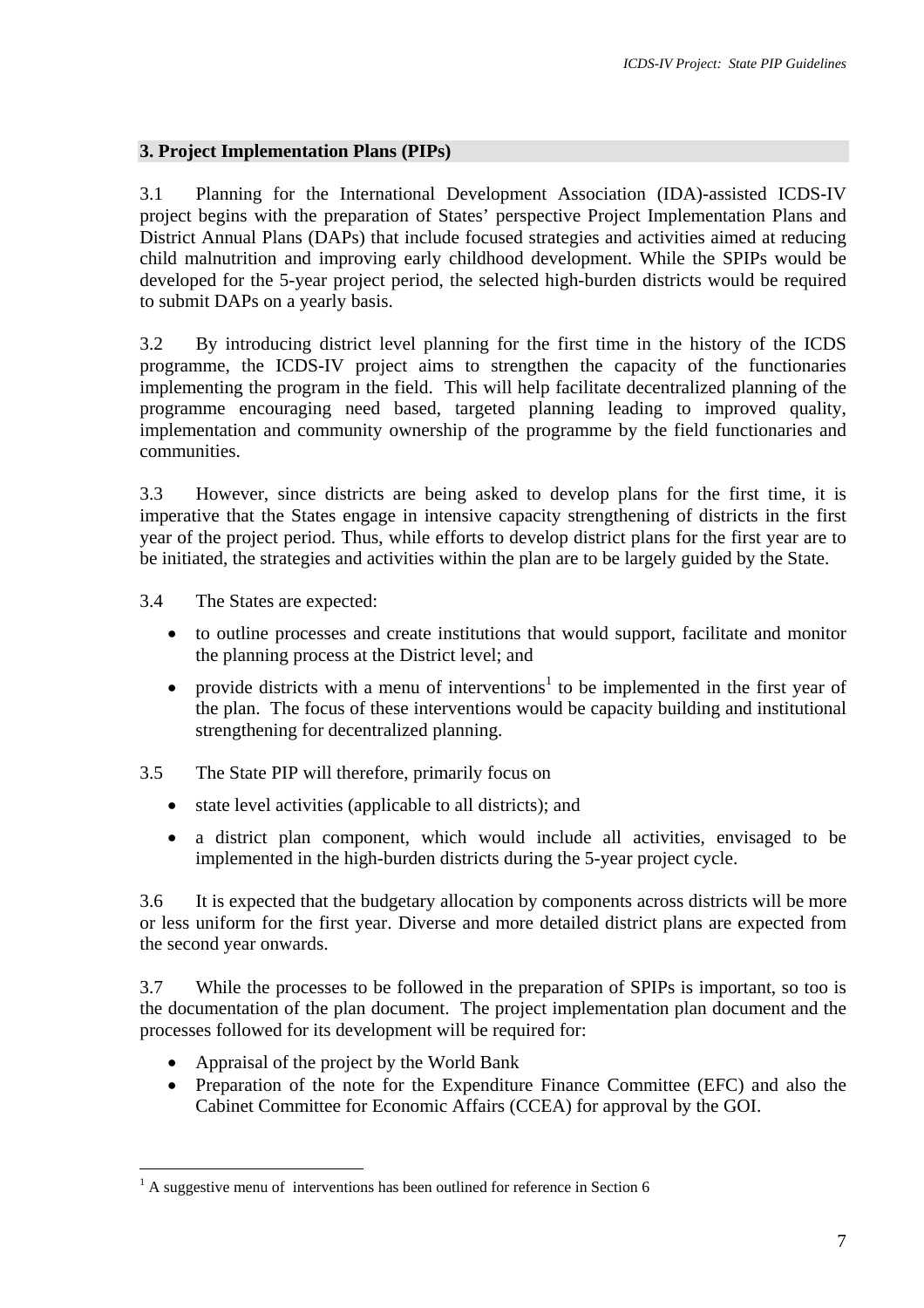*The processes to be followed for the development of the SPIPs and DAPs are discussed in detail in Annex-3* 

# **4. State Project Implementation Plan – An Outline**

4.1 To ensure consistency and uniformity in the documentation of project plans across States, a suggestive template has been outlined below.

## **State PIP**

- A. Introduction
- B. Situation Analysis
	- (i) Nutrition (ii) ECE
- C. Outcome indicators and targets to be achieved by 2012/13.
- D. State-level activities including systems for monitoring and evaluation of the activities
- E. Financial and Procurement Arrangements
- F. Budgetary allocation and expected expenditures for the period (2008/9 to 2012/13)

## **Section 4 (A): Introduction**

4.2 Outline the socio-economic and demographic profile of the State and extract key features that bear relevance to the planning and implementation of the program. For example, the pockets with high levels of migration may require concerted strategy to address their specific situation and needs; low levels of female literacy may mean greater focus on developing non-verbal behavior change communication strategy; high percentage of tribal and backward areas may suggest the need to develop a separate tribal or backward area plan to reach out the populace etc.

## **Section 4 (B): Situation and Gap Analysis**

4.3 In this section, States are required to analyze the current situation in the implementation of the ICDS programme and its gaps due to which desired results are not achieved. This analysis should be evidence-based and data driven and should look at the State as a whole as well as concentrate on selected high-burden districts.

## **Institutional Capacity**

4.4 Outline the current status of ICDS functioning in the State. This should include both quantitative and qualitative information on the ICDS program –

- Total number of projects and AWCs disaggregated by rural, urban and tribal areas
- Total coverage and beneficiaries disaggregated by sex and caste
- Total staffing and infrastructure status
- Availability of resource centres and training institutions (ICDS, Health and Education)
- Potential institutions available for support in implementation (NGOs, CBOs, PRIs)
- The list of selected districts for ICDS-IV (Table 1)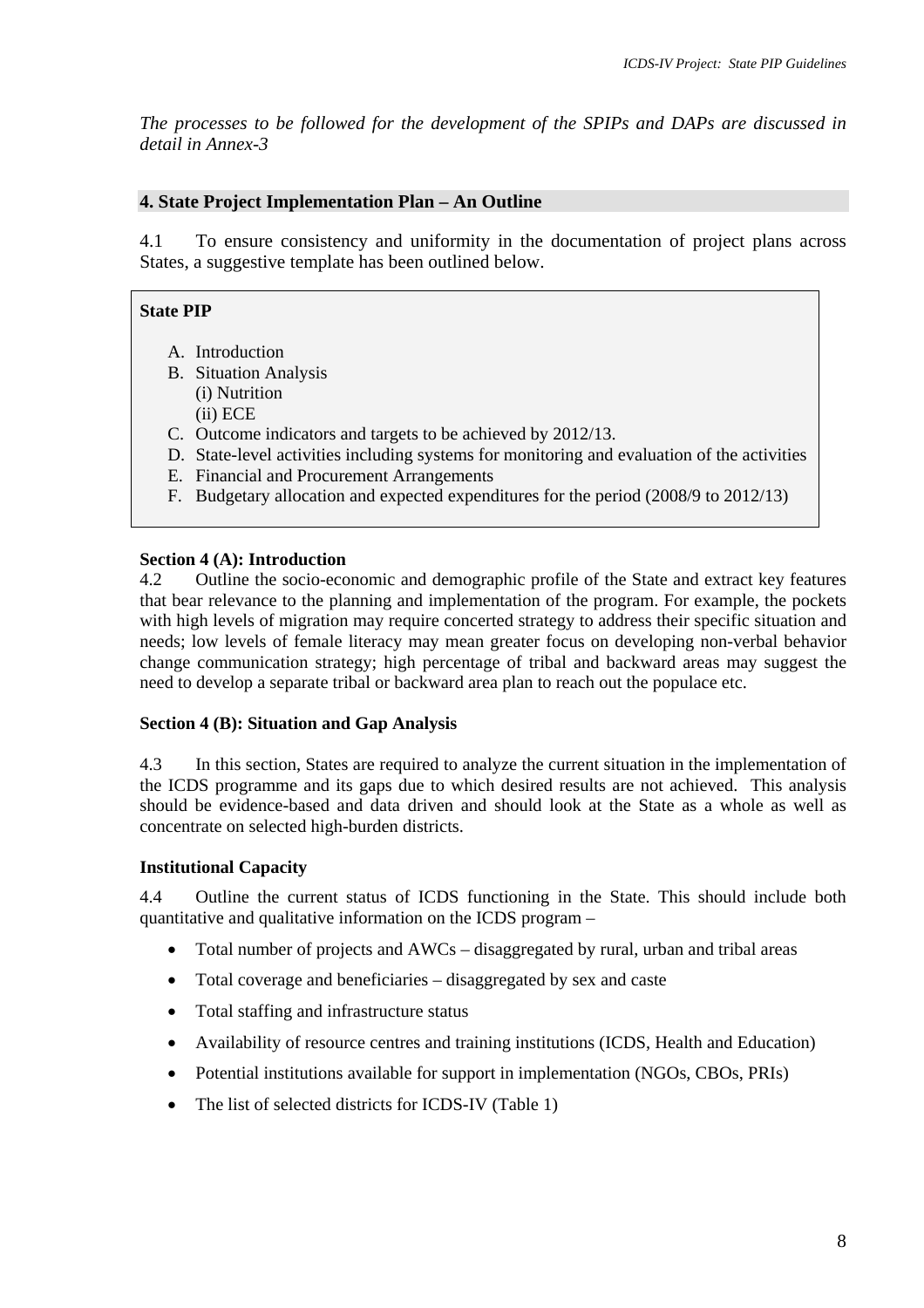| Name of<br><b>High-Burden</b><br><b>District</b> | <b>Estimated</b><br>total<br>population | <b>Estimated population of</b><br>children |           | Underweight<br>rates <sup>2</sup> | Anemia<br>rates <sup>3</sup> |
|--------------------------------------------------|-----------------------------------------|--------------------------------------------|-----------|-----------------------------------|------------------------------|
|                                                  |                                         | $0-3$ years                                | 3-6 years |                                   |                              |
| District 1-                                      |                                         |                                            |           |                                   |                              |
| District 2-                                      |                                         |                                            |           |                                   |                              |
| District 3-                                      |                                         |                                            |           |                                   |                              |
|                                                  |                                         |                                            |           |                                   |                              |
| District N-                                      |                                         |                                            |           |                                   |                              |
| Total High-                                      |                                         |                                            |           |                                   |                              |
| <b>Burden</b>                                    |                                         |                                            |           |                                   |                              |
| <b>Districts</b>                                 |                                         |                                            |           |                                   |                              |
| <b>Total State as</b>                            |                                         |                                            |           |                                   |                              |
| a whole                                          |                                         |                                            |           |                                   |                              |

## **Table 1—[Name of State]-List of High-Burden Districts and Estimated Population**

# **4.5 Nutrition Status**

Data from the program management information system (MIS) and the District-Level Household Surveys (DLHS-RCH and NFHS-III data) could be used for this section.

This section should describe the current nutrition status of the population in the State's highburden districts, with special emphasis on the status of children below three years (the key target group for nutrition interventions under the program).

It should detail out what activities are being carried out under the ICDS program in the State to improve the nutritional status of children, especially those below three years of age. This should also include resource materials available to help the AWW, Supervisor and Child Development Project officer (CDPO) and the Health and Family Welfare functionaries in delivery of quality services. For example, IEC material for facilitating behavior change communication etc.

It should further highlight the successful interventions/good practices that have been carried out by the State, NGO or development partner – their effectiveness, problems and feasibility in up scaling them in all high-burden districts. Once again, this discussion should refer with supporting data sources (the DLHS-RCH and the ICDS MIS, as well as any studies conducted by the State or any other agencies).

# **4.6 ECE Status**

This section should describe the current status of ECE in the high-burden districts, based on the program MIS and other appropriate sources of data (PRATHAM's ASER report etc.). It should include the following specific points:

- Current access to ECE by children 3-6 years old, including voluntary and private sectors.
- Enrollment for ECE as a proportion of the relevant child population. If available, present this information disaggregated by gender and socio-economic groups.
- Types of ECE programs in terms of content, curriculum, duration, etc. and types of training programs currently offered

<span id="page-8-0"></span> $\overline{a}$  $2^2$  Percentage of children below 72 months whose weight-for-age z-scores are at least two standard deviations. below the median.

<span id="page-8-1"></span><sup>&</sup>lt;sup>3</sup> Percentage of pregnant women aged 15-44 suffering from (moderate) anemia, i.e. hemoglobin 11 gm/dl (Source DLHS-RCH)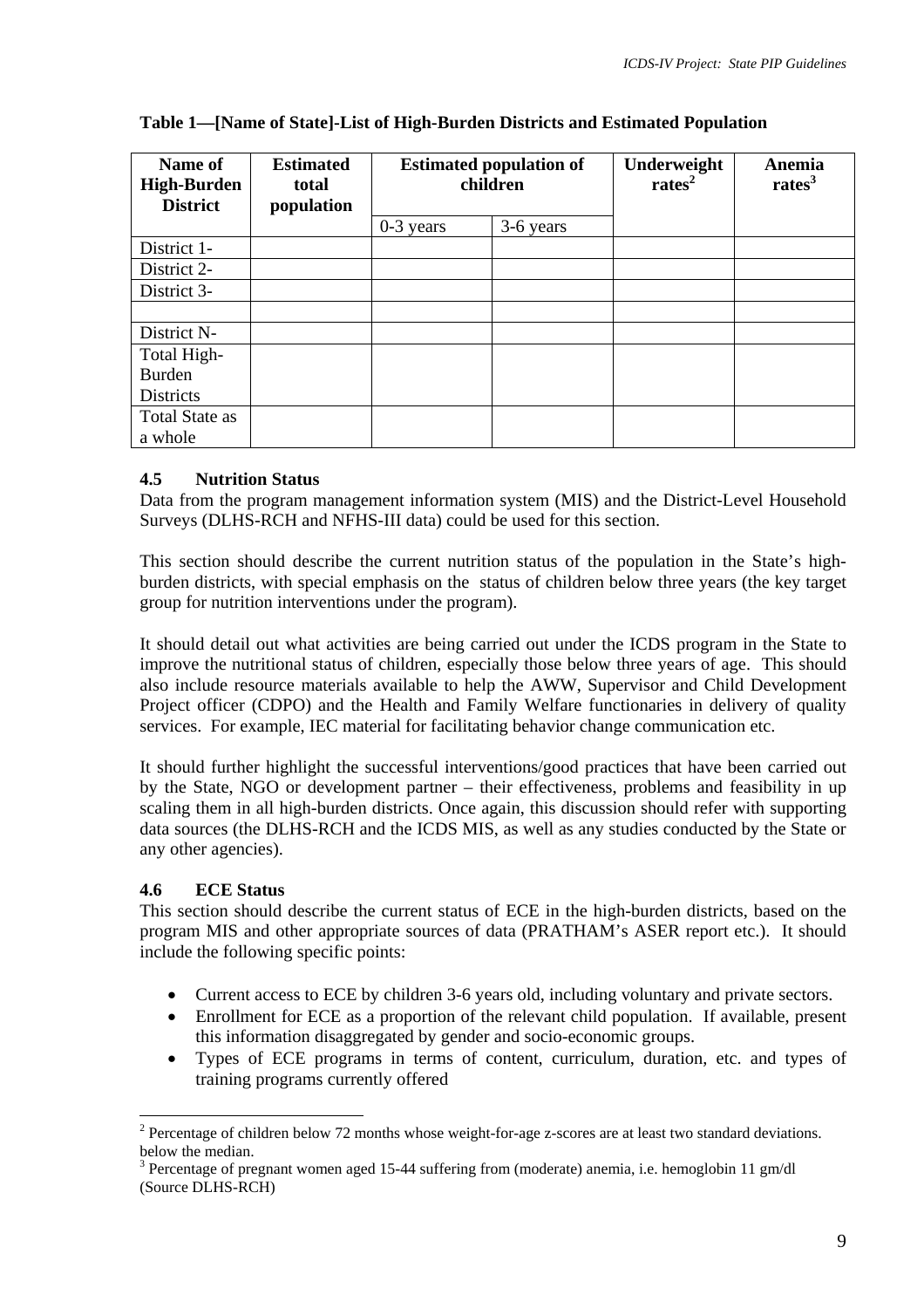- Any other resource materials available to help the AWW, Supervisor and CDPO in implementation for example, pre-school education kit (all its content) etc.
- Current monitoring indicators and mechanisms in place, if any, for ECE

# **Section 4 (C). Outcome Indicators and Targets**

4.7 In this section, the State would list the outcome indicators that will be used to assess program progress in the selected high-burden districts. The targets for the identified indicators to be achieved by each district by the end of the project cycle in 2013 will be determined on the basis of baseline values (2007 or most recent data).. **The list of outcome indicators to be assessed will be agreed between the World Bank and MWCD and will be provided to the States in due course**. The information in this section should be presented in a tabular form, using the following format:

| District   | Indicators                                                                                                                                                | <b>Baseline</b><br>value <sup>4</sup> | Date to which each<br>baseline value<br>corresponds, and<br>source of data | Targets to be<br>achieved by<br>2012/13 |
|------------|-----------------------------------------------------------------------------------------------------------------------------------------------------------|---------------------------------------|----------------------------------------------------------------------------|-----------------------------------------|
| District 1 | a. Indicator(s) to measure<br>malnutrition in children below three<br>years of age:<br>$a.1$<br>a.2<br>[Etc.]                                             |                                       |                                                                            |                                         |
|            | b. Indicator(s) to measure the<br>coverage and quality of early<br>childhood education (for children 3-<br>6 years of age):<br>$b.1.$<br>$b.2.$<br>[Etc.] |                                       |                                                                            |                                         |
| District 2 |                                                                                                                                                           |                                       |                                                                            |                                         |
| District 3 |                                                                                                                                                           |                                       |                                                                            |                                         |
| District 4 |                                                                                                                                                           |                                       |                                                                            |                                         |
| .          |                                                                                                                                                           |                                       |                                                                            |                                         |
| $\ddotsc$  |                                                                                                                                                           |                                       |                                                                            |                                         |

**Table 2: Indicators: District wise Baseline Values and Target** 

# **Section 4 (D): Activity Plan including Monitoring and Evaluation Systems**

## **4.8 State Level Activities**

 $\overline{a}$ 

This section should describe the activities that would be implemented by the State under the ICDS program over the 2008/09 to 2012/13 period. These activities should be grouped under main categories, as illustrated in Table 3.1 below. The section should also describe the *implementation arrangements* for the State-level activities—who will be responsible for doing what. In describing the various activities/interventions, *the State plan should make explicit whether the activity is aimed at strengthening an existing program or is a new enterprise. For every activity suggested it has to make a case as to why the activity can be expected to lead to better performance, as measured by improved program outcomes*.

<span id="page-9-0"></span><sup>&</sup>lt;sup>4</sup> The baseline values for the identified indicators are to be determined on the basis of available reliable data sources. Indicators for which no data source is available may be left blank for the present. These baseline values are indicative and will be finalized after the completion of the baseline survey within 6 months of project effectiveness.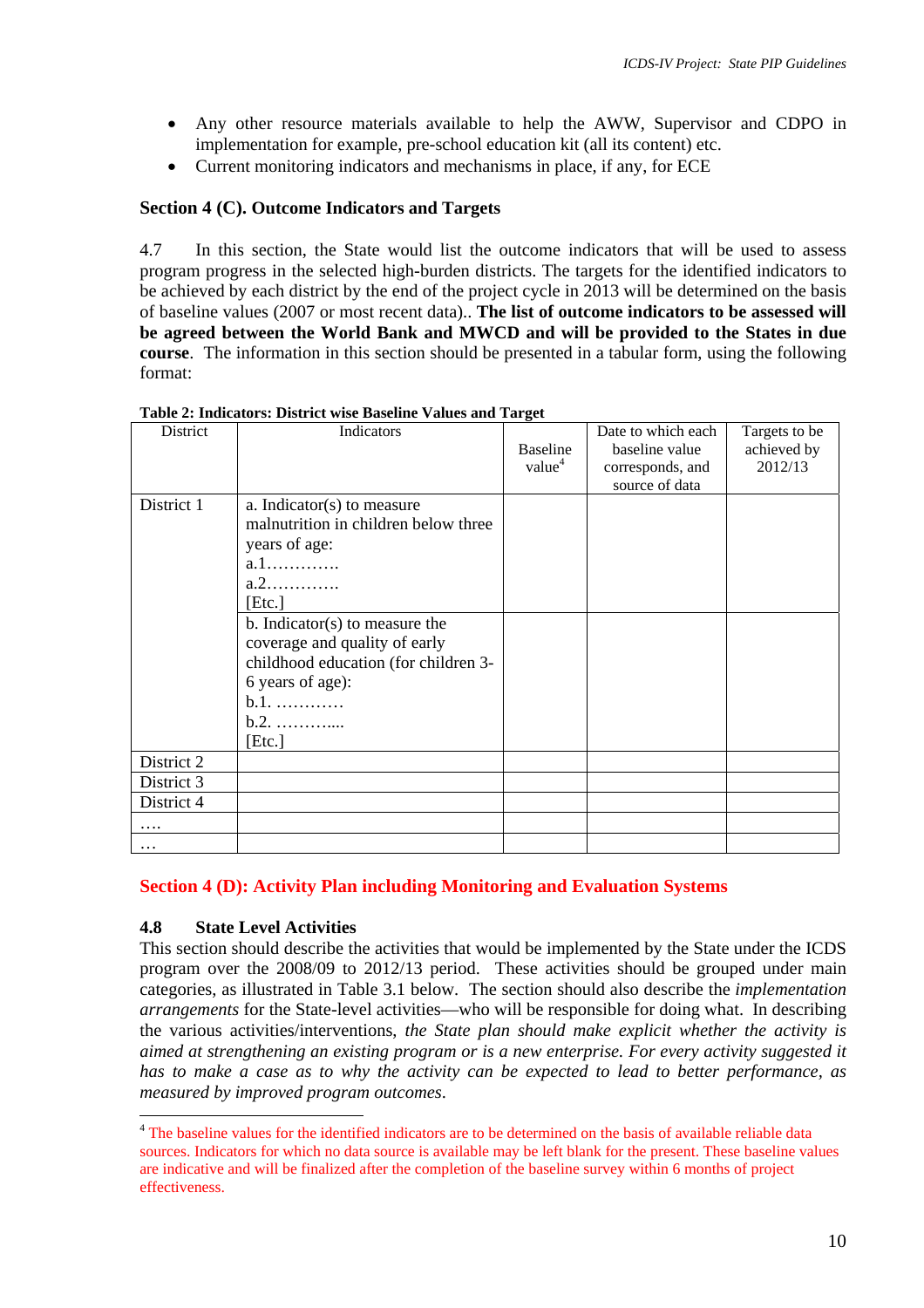4.9 Since the high-burden districts in the eight project States are expected to prepare *District Annual Plans* for the first time, the States have to consider the need for capacity building of the concerned district and block officials. The State-level activities should, therefore, accord high priority to building and supporting the planning and implementation capacity of the high-burden districts, since outcomes from these districts would make a real difference to the program performance as measured by key outcomes.

- 4.10 In line with the above, SPIPs should address the following
	- (i) The process whereby A*nnual ICDS District Plans* in the high-burden districts have been/would be prepared and appraised/approved
	- (ii) What technical assistance would the State level make available to high-burden districts to prepare their annual plans
	- (iii) How would high-burden districts report on progress in implementing their plans; and
	- (iv) How would implementation of the Annual ICDS District Plans be supervised and assisted by the State level

# **4.11 District Level Activities**

In addition, the State plan has to include proposed activities for the selected high-burden districts for the 5 year project period (Table 3.2). The State is expected to broadly outline the activities that the districts would be undertaking over the five years. Since it would be difficult for the State to exactly specify what each district would be doing in each year of the project period, the district level activities suggested in this section would mainly cover/constitute a list of interventions that the State/districts believe are necessarily required under the project (to meet the project objectives). This common list of activities can be derived by the States' from the suggested menu of interventions (Section 6) and from the first year draft district annual plans.

4.12 In addition to this fixed menu of interventions, a broad component under an innovations and/or flexi fund can/should be included to allow for additional interventions that may emerge based on district specific needs and demands over the 5 year project period.

*NOTE: Activities suggested by the States and districts in the SPIPs should be targeted towards addressing identified gaps and should be backed by evidence that suggests significant impact on project outcomes.* 

# **4.13 Monitoring and Evaluation Systems**

This section should specify the planned systems for monitoring and evaluation of the project activities in the State. These need to be planned beyond the existing MIS system. Provisions need be made to organize workshops/seminars, study tours, exposure visits to best sites etc.

4.14 The tables below summarize the indicative list of activities along with the implementation/ monitoring arrangements for each of these activities.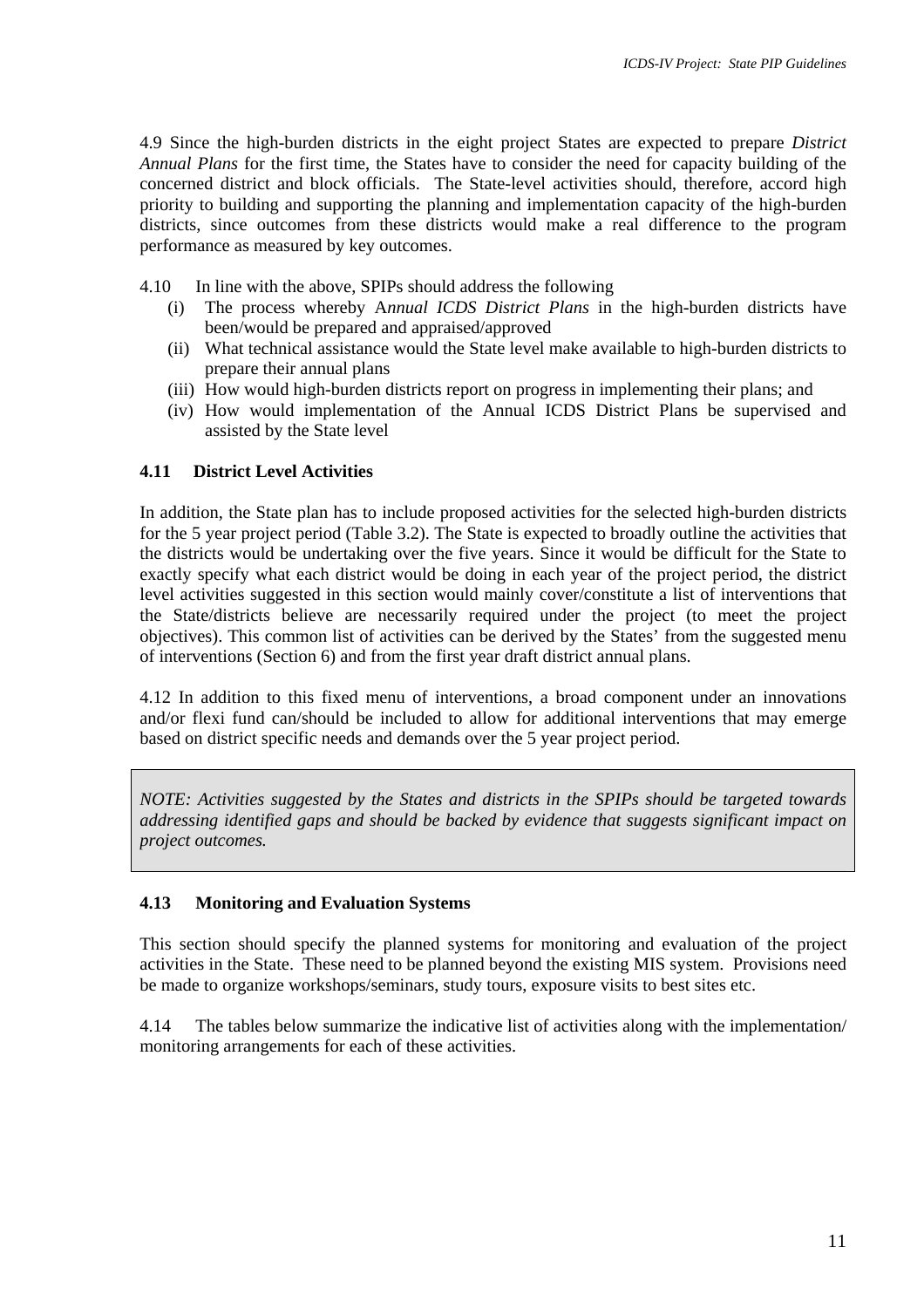## **Table 3.1: State Activity Plan (for State level activities):** *Five Years' Perspective Plan*

| <b>Broad Components</b>                                       | Problems / Gaps | <b>Activities Planned</b><br>to overcome gaps | Is it a new activity<br>strengthening an<br>existing activity<br>or aimed at | Implementation<br>Arrangement<br>Responsibility | Arrangement<br>Supervision |
|---------------------------------------------------------------|-----------------|-----------------------------------------------|------------------------------------------------------------------------------|-------------------------------------------------|----------------------------|
| 1. Project Management and<br><b>Institutional Development</b> |                 |                                               |                                                                              |                                                 |                            |
|                                                               |                 |                                               |                                                                              |                                                 |                            |
| 2. Capacity Building                                          |                 |                                               |                                                                              |                                                 |                            |
| (i) Nutrition                                                 |                 |                                               |                                                                              |                                                 |                            |
| (ii) ECE                                                      |                 |                                               |                                                                              |                                                 |                            |
| (iii) Joint activities <sup>5</sup>                           |                 |                                               |                                                                              |                                                 |                            |
| 3. Information, Education,                                    |                 |                                               |                                                                              |                                                 |                            |
| <b>Communications</b>                                         |                 |                                               |                                                                              |                                                 |                            |
| (i) Nutrition                                                 |                 |                                               |                                                                              |                                                 |                            |
| (ii) ECE                                                      |                 |                                               |                                                                              |                                                 |                            |
| 4. Monitoring, Evaluation and                                 |                 |                                               |                                                                              |                                                 |                            |
| <b>Operations Research</b>                                    |                 |                                               |                                                                              |                                                 |                            |
| (i) Nutrition                                                 |                 |                                               |                                                                              |                                                 |                            |
| (ii) ECE                                                      |                 |                                               |                                                                              |                                                 |                            |
| <b>5. ECE Quality Assurance</b>                               |                 |                                               |                                                                              |                                                 |                            |
| <b>Measures</b>                                               |                 |                                               |                                                                              |                                                 |                            |
|                                                               |                 |                                               |                                                                              |                                                 |                            |

**Note:** *This section should be presented in a narrative form and should cover information on all above-mentioned issues. The table is merely representative.* 

<span id="page-11-0"></span><sup>&</sup>lt;sup>5</sup> Activities common to both Nutrition and ECE for example capacity building on project management, finance and procurement etc.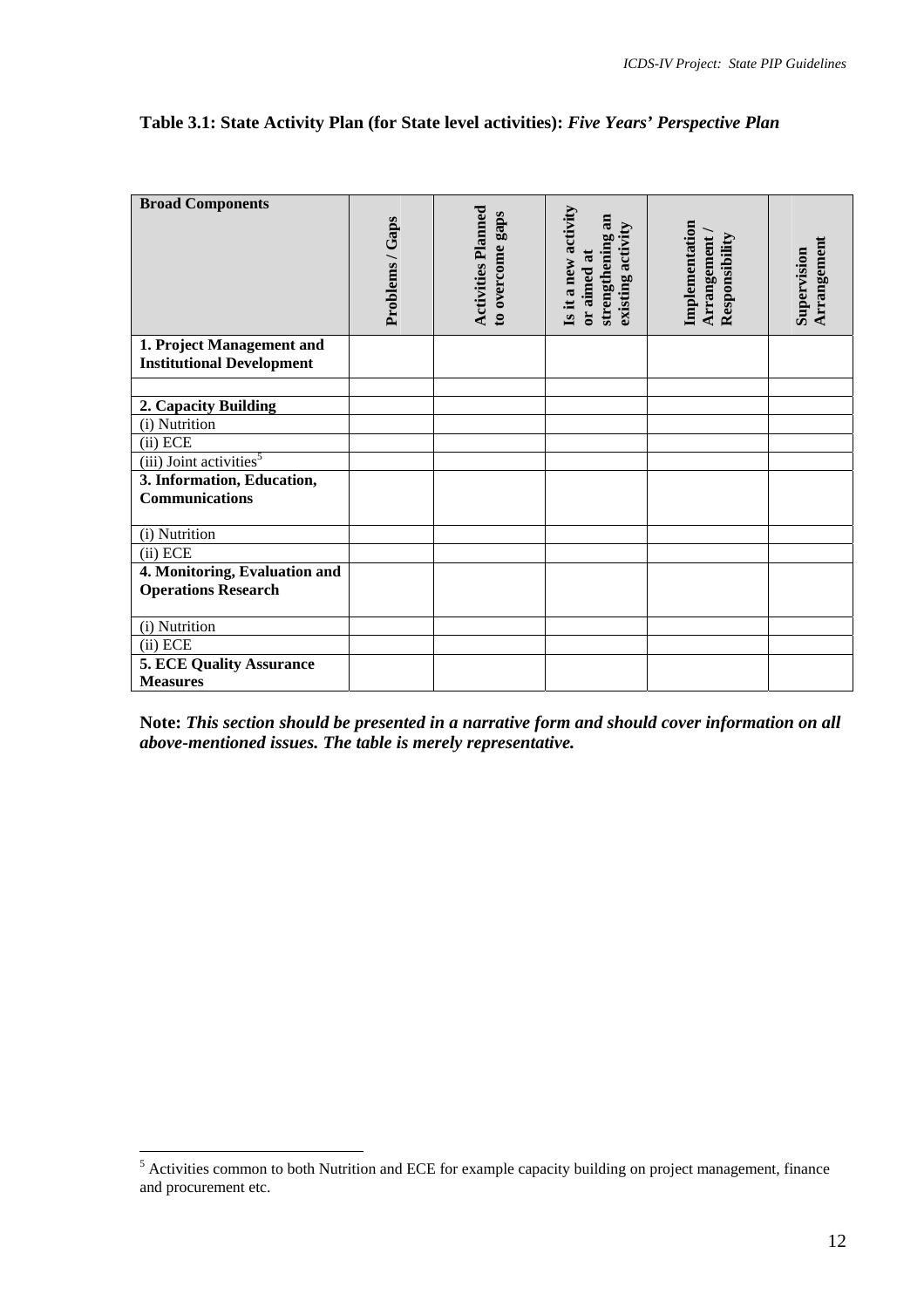## **Table 3.2 State Activity Plan for High-Burden Districts (based on a menu of interventions identified by the State):** *Five Year's Perspective Plan*

| <b>Broad Components</b>                               |                 |                                                  |                                         |                                                 |                            |
|-------------------------------------------------------|-----------------|--------------------------------------------------|-----------------------------------------|-------------------------------------------------|----------------------------|
|                                                       | Problems / Gaps |                                                  | activity or aimed<br>at strengthening   |                                                 |                            |
|                                                       |                 |                                                  |                                         |                                                 |                            |
|                                                       |                 |                                                  |                                         |                                                 |                            |
|                                                       |                 |                                                  |                                         |                                                 |                            |
|                                                       |                 | overcome gaps<br>Planned to<br><b>Activities</b> | an existing<br>Is it a new<br>activity? | Implementation<br>Arrangement<br>Responsibility | Arrangement<br>Supervision |
|                                                       |                 |                                                  |                                         |                                                 |                            |
| <b>Strengthening Service Delivery</b><br>A. Nutrition |                 |                                                  |                                         |                                                 |                            |
|                                                       |                 |                                                  |                                         |                                                 |                            |
| $(0-3 \text{ yr}$ olds)<br>a. Nutrition and Health    |                 |                                                  |                                         |                                                 |                            |
| Education                                             |                 |                                                  |                                         |                                                 |                            |
|                                                       |                 |                                                  |                                         |                                                 |                            |
| b. Growth Monitoring and                              |                 |                                                  |                                         |                                                 |                            |
| Promotion                                             |                 |                                                  |                                         |                                                 |                            |
| c. Micronutrient                                      |                 |                                                  |                                         |                                                 |                            |
| Supplementation/fortificati                           |                 |                                                  |                                         |                                                 |                            |
| on                                                    |                 |                                                  |                                         |                                                 |                            |
|                                                       |                 |                                                  |                                         |                                                 |                            |
| d. Empowering Adolescent<br>Girls                     |                 |                                                  |                                         |                                                 |                            |
|                                                       |                 |                                                  |                                         |                                                 |                            |
| e. Infant and Young Child                             |                 |                                                  |                                         |                                                 |                            |
| Nutrition                                             |                 |                                                  |                                         |                                                 |                            |
|                                                       |                 |                                                  |                                         |                                                 |                            |
| f. MCH services                                       |                 |                                                  |                                         |                                                 |                            |
| <b>B.</b> Early Childhood                             |                 |                                                  |                                         |                                                 |                            |
| <b>Development</b><br>$(3-6 \text{ yr}$ olds)         |                 |                                                  |                                         |                                                 |                            |
| a. Joyful teaching/learning                           |                 |                                                  |                                         |                                                 |                            |
| material                                              |                 |                                                  |                                         |                                                 |                            |
| b. Capacity strengthening                             |                 |                                                  |                                         |                                                 |                            |
| for ECE                                               |                 |                                                  |                                         |                                                 |                            |
| --Specially trained ECE                               |                 |                                                  |                                         |                                                 |                            |
| facilitator/resource teams                            |                 |                                                  |                                         |                                                 |                            |
| --Exposure visits<br>--Any other                      |                 |                                                  |                                         |                                                 |                            |
| c. Additional ECE                                     |                 |                                                  |                                         |                                                 |                            |
| activities at the AWC for                             |                 |                                                  |                                         |                                                 |                            |
| quality enhancement and                               |                 |                                                  |                                         |                                                 |                            |
| outreach                                              |                 |                                                  |                                         |                                                 |                            |
| -- Annual ECE day etc.                                |                 |                                                  |                                         |                                                 |                            |
| <b>C. Joint Activities</b>                            |                 |                                                  |                                         |                                                 |                            |
| a. Behavior Change                                    |                 |                                                  |                                         |                                                 |                            |
| Communication/IEC                                     |                 |                                                  |                                         |                                                 |                            |
|                                                       |                 |                                                  |                                         |                                                 |                            |
| b. Awareness generation                               |                 |                                                  |                                         |                                                 |                            |
| and increasing ownership                              |                 |                                                  |                                         |                                                 |                            |
| of community, PRIs,                                   |                 |                                                  |                                         |                                                 |                            |
| CBOs, etc.                                            |                 |                                                  |                                         |                                                 |                            |
| c. Activities addressing                              |                 |                                                  |                                         |                                                 |                            |
| social exclusion of SC/STs                            |                 |                                                  |                                         |                                                 |                            |
| and other marginalized                                |                 |                                                  |                                         |                                                 |                            |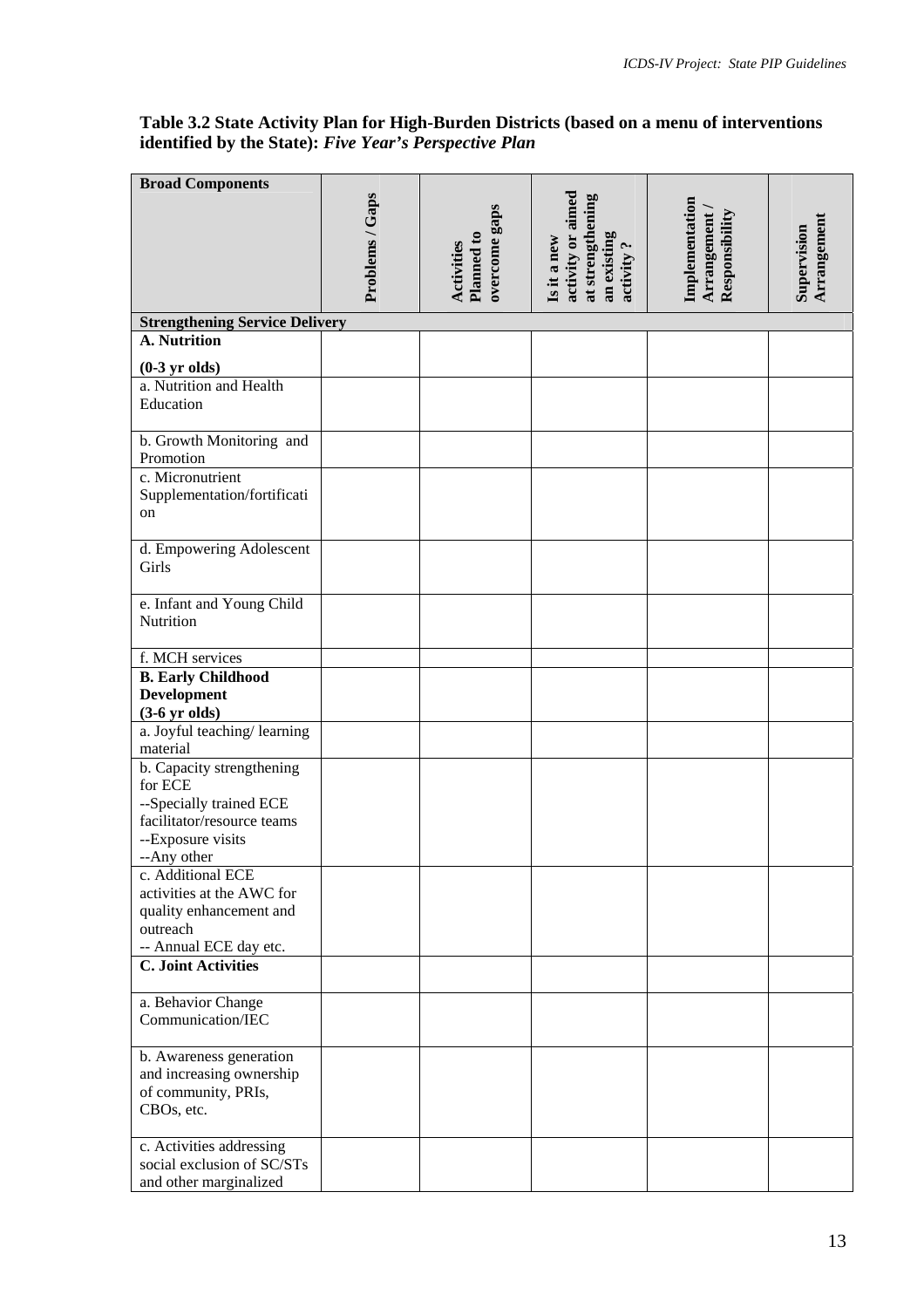| <b>Broad Components</b>                            | Problems / Gaps | overcome gaps         | aimed<br>at strengthening                              | Implementation<br>Arrangement<br>Responsibility | Arrangement<br>Supervision |
|----------------------------------------------------|-----------------|-----------------------|--------------------------------------------------------|-------------------------------------------------|----------------------------|
|                                                    |                 | Activities<br>Planned | activity or<br>an existing<br>Is it a new<br>activity? |                                                 |                            |
| groups                                             |                 |                       |                                                        |                                                 |                            |
| d. Convergence with line<br>departments (H and FW, |                 |                       |                                                        |                                                 |                            |
| Education, Rural                                   |                 |                       |                                                        |                                                 |                            |
| Development and PRI etc.)                          |                 |                       |                                                        |                                                 |                            |
| e. Flexi funds or innovation                       |                 |                       |                                                        |                                                 |                            |
| fund                                               |                 |                       |                                                        |                                                 |                            |
| <b>Infrastructure and Capacity Development</b>     |                 |                       |                                                        |                                                 |                            |
| a. Model AWCs, Cluster                             |                 |                       |                                                        |                                                 |                            |
| Resource Centres etc.                              |                 |                       |                                                        |                                                 |                            |
| b. Additional Staffing at<br>the district level    |                 |                       |                                                        |                                                 |                            |

*NOTE: Along with the five year perspective plan, detailed State and District Annual plans for the first year of project implementation are also required as part of the SPIP.* 

## **Section 4 (E). Financial and Procurement Arrangements**

 $\overline{a}$ 

4.15 In this section, State has to indicate the arrangements for the financial management system by detailing out the delegation of financial powers at State and District levels for smooth implementation of the project.

4.16 During the first year of the project, several goods and equipments are expected to be procured to put the project management structure in place at the State (SPMU) and district levels (district cells). State would therefore be required to also include a detail procurement plan for first 18 months wherein the arrangement for procurement has also to be mentioned.

## **Section 4 (F): Budgetary Allocation and Expected Expenditures (2008/9 to 2012/13)**

4.17 In this section, the SPIP should provide: (a) an estimate of the funding (resources) the State ICDS program could be expected to receive in the ICDS-IV project period 2008/09 to  $2012/13$ ; and (b) a plan for allocating the total estimated resources among various program activities at both the State and district levels. The plan should clearly distinguish between resources to be allocated to nutrition activities, to ECE, and to activities common to both nutrition and ECE, referred to as "joint activities".

4.18 A key feature of the planned ICDS-IV project is that the States are expected to target the identified worst-off districts --high-burden districts-- for intensive support.<sup>7</sup> To this effect,

<span id="page-13-0"></span><sup>&</sup>lt;sup>6</sup> ICDS resources in any given State flow from two sources: (i) the GOI's budget; and (ii) the State Government's budget. Estimating the likely resources to be available to the program during 2008/09 to 2012/13 would require discussions between the State and MWCD officials, as well as between the State ICDS and Finance Departments. 7

<span id="page-13-1"></span> $\frac{7}{1}$  IDA reimbursements under the ICDS IV project would be limited to expenditures for activities in these districts, plus certain support activities at the State and central levels.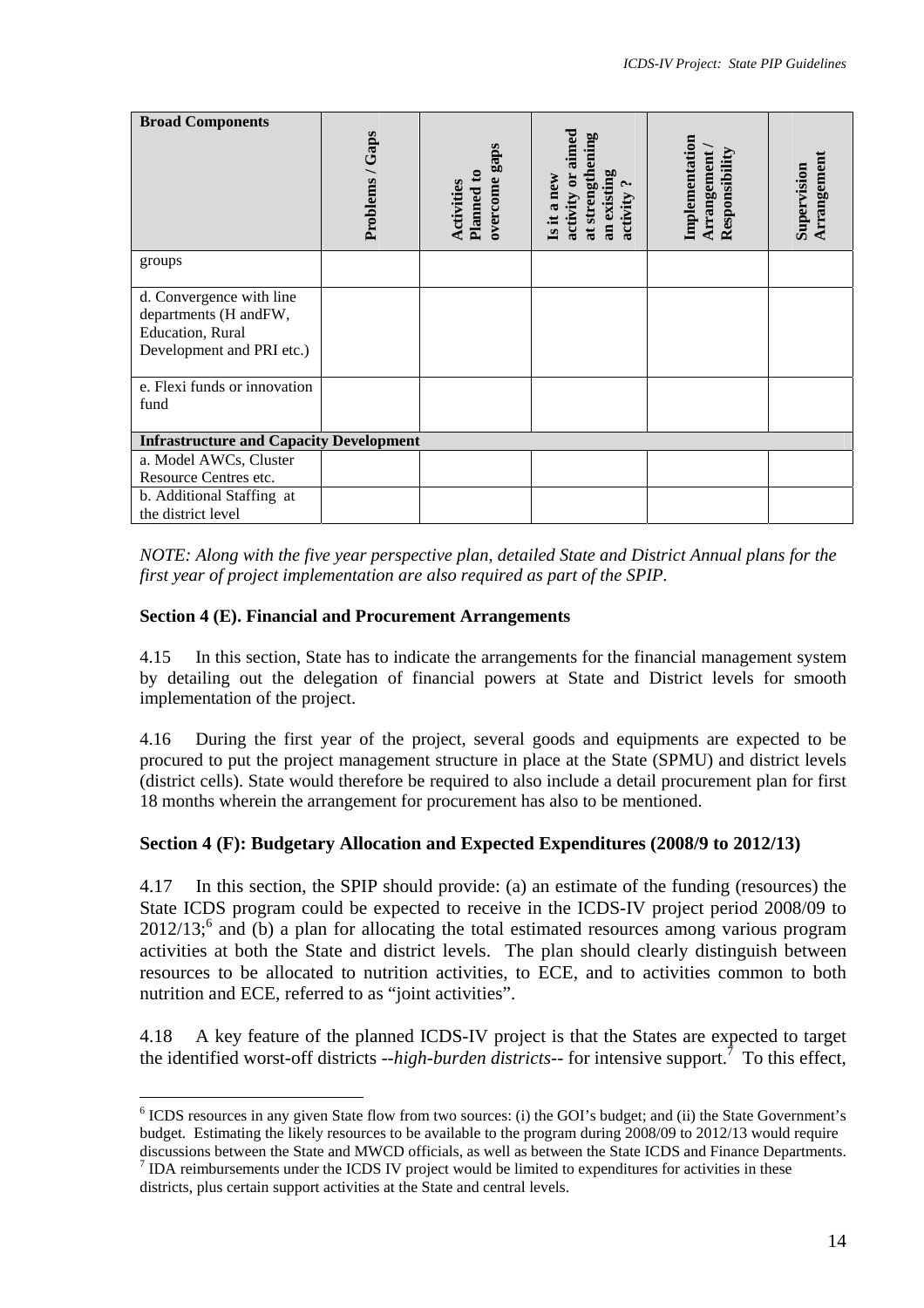States will be expected to accord higher priority to high-burden districts. It is therefore, expected that a large portion of the State ICDS project resources would be devoted to funding activities included in the *District Annual Plans for high-burden districts,* with the remaining resources devoted to funding State-level activities. State-level activities should be *supportive of district-level activities*, which would constitute the critical inter-face between the service providers and the beneficiaries (children 0-6 years old).

4.19 The differential needs of the districts should be kept in mind while budgeting for activities. While costing, two important aspects need to be considered

- Costing based on unit costs (per block/AWC)
- Lump sum provisions

4.20 The resources for funding district-level activities in high-burden districts would be transferred to a given district as grant-in-aid, once the Annual District Plan for that particular district is approved by the State Directorate.

4.21 The information in this section should be presented in tabular form, with appropriate commentary/explanatory footnotes. An illustrative table format is shown below:

# **Table 4.1A: [Name of the State] - ICDS Estimated Resources (2007/08 to 2012/13)[8](#page-14-0)**

|                                                                                                                           |         |         |         |         |         | (Rs. in Lakh) |
|---------------------------------------------------------------------------------------------------------------------------|---------|---------|---------|---------|---------|---------------|
|                                                                                                                           | 2008/09 | 2009/10 | 2010/11 | 2011/12 | 2012/13 | Total         |
| A. Resources:<br>a.1. Funded by the GOI                                                                                   |         |         |         |         |         |               |
| a.2. Funded by the State<br>Government from its own<br>budget (other than<br>supplementary food<br>supplementation costs) |         |         |         |         |         |               |
| <b>Total State ICDS</b><br>Resources<br>$[a.1 + a.2]$                                                                     |         |         |         |         |         |               |

<span id="page-14-0"></span> $\overline{a}$ <sup>8</sup> Based on the existing costs, States are required to indicate the resources expected from the GoI as well as from the State Budget to implement the ICDS programme in the selected high-burden districts only. This will include the operational running cost for each of the block in the selected districts as well as some incremental costs at the state level (salaries, POL, contingencies etc).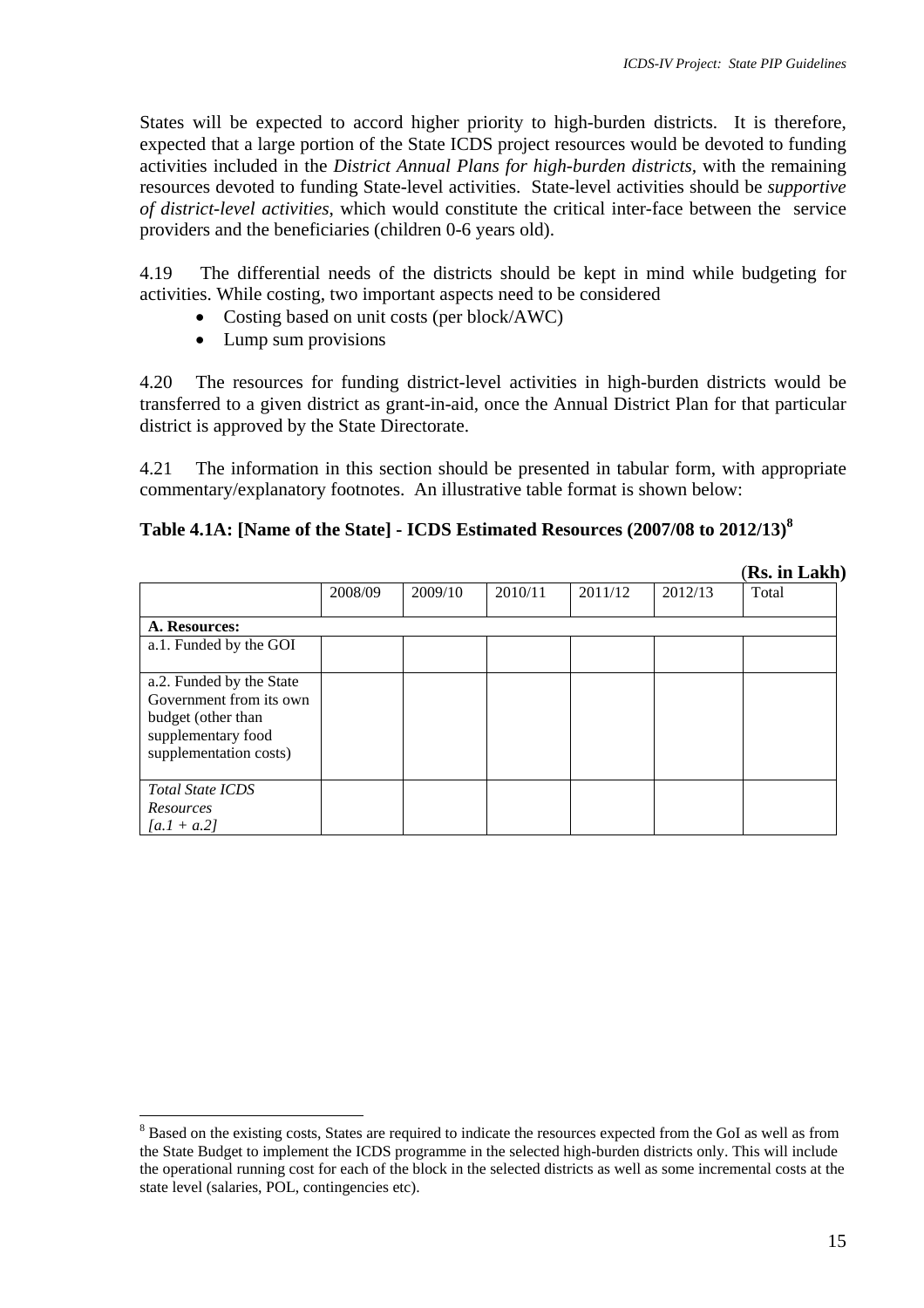# **Table 4.2: [Name of the State] – ICDS-IV Project: Estimated Expenditures (2007/08 to 2012/13)**

|                                                                      |         |         |         |         |         | (Rs. in Lakh) |
|----------------------------------------------------------------------|---------|---------|---------|---------|---------|---------------|
|                                                                      | 2008/09 | 2009/10 | 2010/11 | 2011/12 | 2012/13 | Total         |
| <b>B.</b> Expenditures:                                              |         |         |         |         |         |               |
|                                                                      |         |         |         |         |         |               |
| b.1. Recurrent expenditures <sup>9</sup><br>required to sustain ICDS |         |         |         |         |         |               |
| activities which are ongoing in                                      |         |         |         |         |         |               |
| 2007/08, at State and selected                                       |         |         |         |         |         |               |
| District levels (*)                                                  |         |         |         |         |         |               |
| b.2. Expenditures for new or expanded ICDS activities:               |         |         |         |         |         |               |
|                                                                      |         |         |         |         |         |               |
| b.2.1. State Level:                                                  |         |         |         |         |         |               |
| 1. Management and Institutional                                      |         |         |         |         |         |               |
| Development                                                          |         |         |         |         |         |               |
|                                                                      |         |         |         |         |         |               |
| 2. Capacity Building                                                 |         |         |         |         |         |               |
| 3. Information, Education,                                           |         |         |         |         |         |               |
| Communications and Community                                         |         |         |         |         |         |               |
| Participation                                                        |         |         |         |         |         |               |
|                                                                      |         |         |         |         |         |               |
| 4. Monitoring, Evaluation and                                        |         |         |         |         |         |               |
| <b>Operations Research</b>                                           |         |         |         |         |         |               |
|                                                                      |         |         |         |         |         |               |
| 5. ECE Quality Assurance                                             |         |         |         |         |         |               |
| Measures                                                             |         |         |         |         |         |               |
| Sub-total b.2.1.                                                     |         |         |         |         |         |               |
| b.2. 2. High-Burden Districts:                                       |         |         |         |         |         |               |
| 1. Strengthening Service Quality                                     |         |         |         |         |         |               |
| and Delivery                                                         |         |         |         |         |         |               |
|                                                                      |         |         |         |         |         |               |
| Nutrition<br>A.                                                      |         |         |         |         |         |               |
| <b>ECE</b><br>Β.                                                     |         |         |         |         |         |               |
| Joint Activities<br>$\mathcal{C}$ .                                  |         |         |         |         |         |               |
| 2. Staffing and Infrastructure                                       |         |         |         |         |         |               |
| Development (including                                               |         |         |         |         |         |               |
| construction of AWCs/CDPO                                            |         |         |         |         |         |               |
| offices)                                                             |         |         |         |         |         |               |
| Sub-total b.2.2                                                      |         |         |         |         |         |               |
| <b>Total State ICDS Expenditures</b>                                 |         |         |         |         |         |               |
| $[b.1 + b.2]$ (**)                                                   |         |         |         |         |         |               |
|                                                                      |         |         |         |         |         |               |

(\*) Not eligible for IDA reimbursement.

(\*\*) Total Expenditures should be equal to Total Resources.

<span id="page-15-0"></span><sup>&</sup>lt;sup>9</sup> it includes all eligible expenditures under ICDS general, for example, salaries/honoraria/POL/ rents/PSE/Medicine kits etc.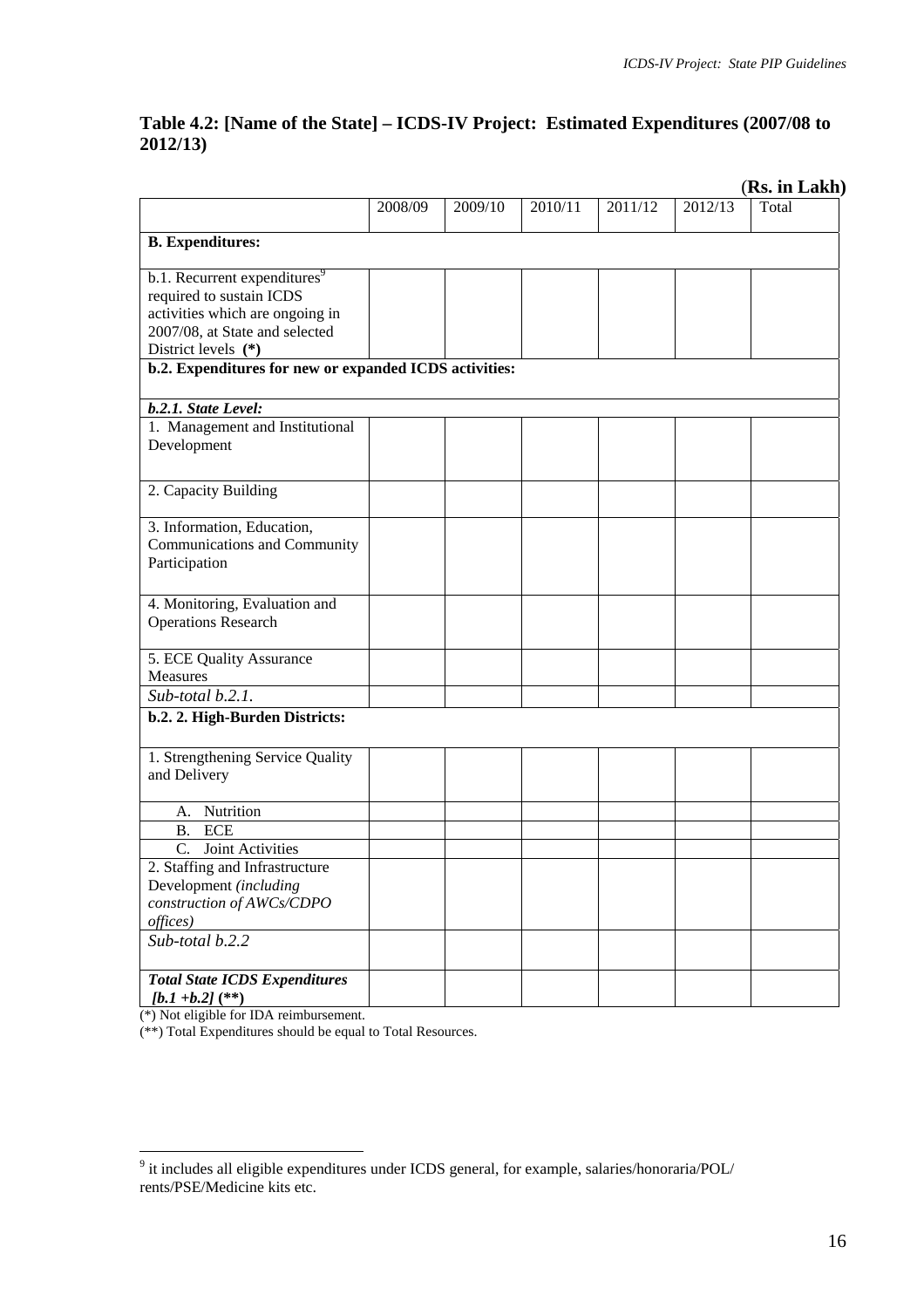*District Annual Plans (DAPs): Outline and Broad Structure*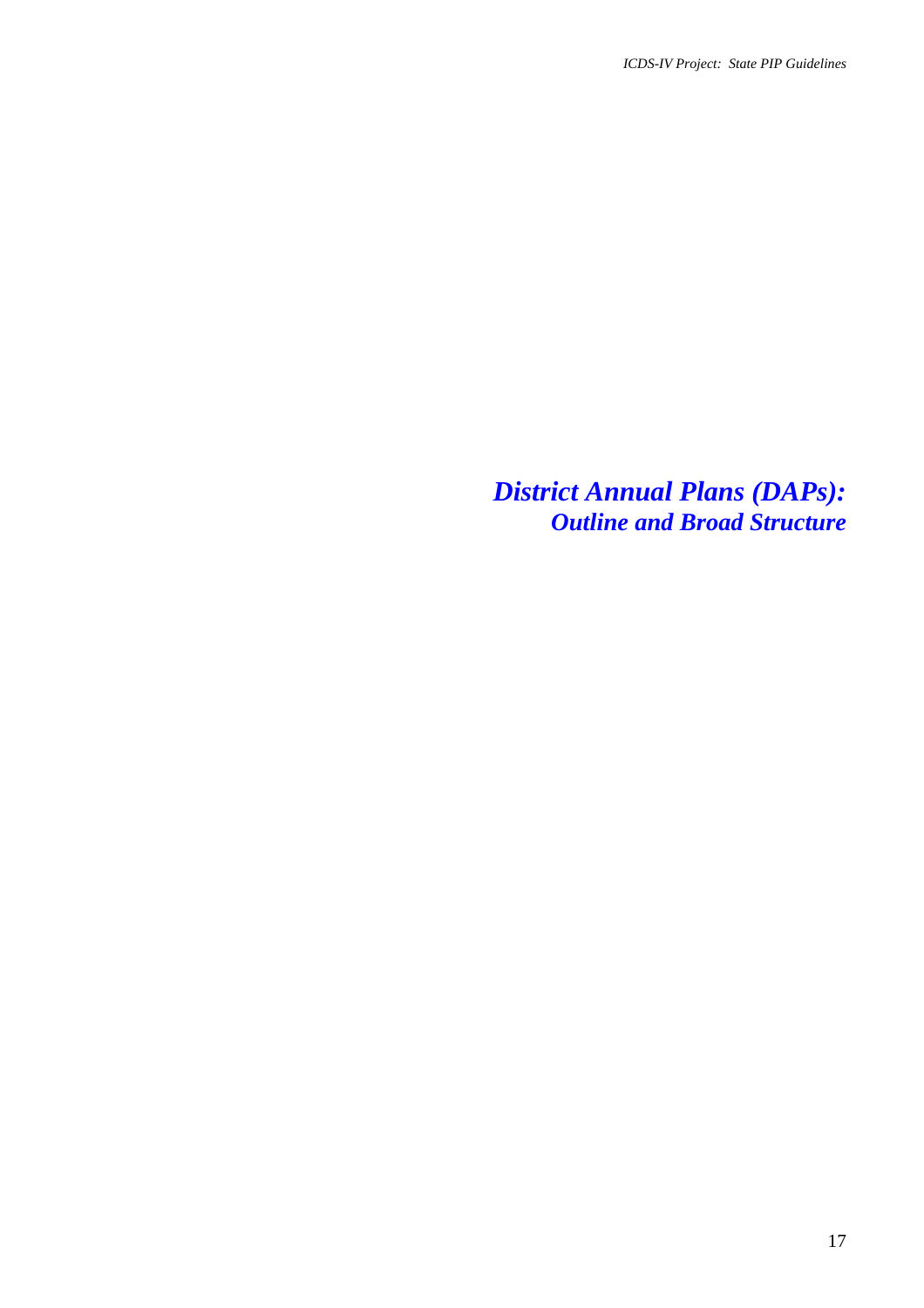#### **5. District Annual Plan –** *An outline*

5.1 *For the first year (2008/09), the high-burden districts would prepare their plans largely with the support from the State resource team (which would also formulate the guidelines and processes for the district planning exercise)*. With gradual capacity development of district and block officials and the experience gained by virtue of participating in the planning process during the first year, the high-burden districts would have greater flexibility in planning their district annual plans from the second year onwards.

5.2 Thus, for the first year, the State would broadly indicate the activities that the select districts would be following and make corresponding budgetary allocations and projections for them in their SPIP. From the second year onwards (after an intensive initial year focused on capacity building), districts would be expected to develop plans based on their specific needs and funds would be allocated to them subject to approval by the State.

#### **District Annual Plan**

- A. Introduction
- B. Situation Analysis (i) Nutrition (ii) ECE
- C. Outcome indicators and their targets to be achieved by 2012/13.
- D. District-level activities including monitoring and evaluation arrangements
- E. Budgetary allocation and expected expenditures for the year

**5.3 The District Annual Plan (DAP)** would be similar in structure to the SPIP. Sections A, B and C will include all information as detailed out in the corresponding sections in the SPIP (Refer Section 4A, 4B and 4C). The only difference would be that in the DAP the details of these sections would be focused on the district.

#### **5.4 Section D: District-level activities including monitoring and evaluation arrangements**

Annual ICDS District Plans for the high-burden districts should clearly reflect more intensive efforts and a richer mix of interventions aimed at achieving the project objectives. In describing the various activities/interventions, *the annual district plan should make explicit what will be new in the project, and make a case why these new features can be expected to lead to better performance, as measured by improved project outcomes*. For example, in terms of the mix of interventions for reducing malnutrition in children below three years of age, the program *should put a much greater emphasis on nutrition and health education and IEC than has been the case in the past***,** since studies indicate that poor feeding practices (such as the lack of exclusive breast feeding and/or appropriate and timely complementary feeding at home) and inappropriate care of children in this age bracket (for example, in terms of hygiene and infection prevention) is a much greater problem than insufficient availability of food at the household level. Likewise, new modalities of service delivery should be devised, as appropriate.

5.5 *Similarly, in the case of early childhood education*, the following activities/interventions are believed to lead to significant improvement in the program's performance, and should be considered by the high-burden districts for inclusion in their annual plans: (a) promotion of quality service delivery through a well-trained service provider and the provision of stimulating playing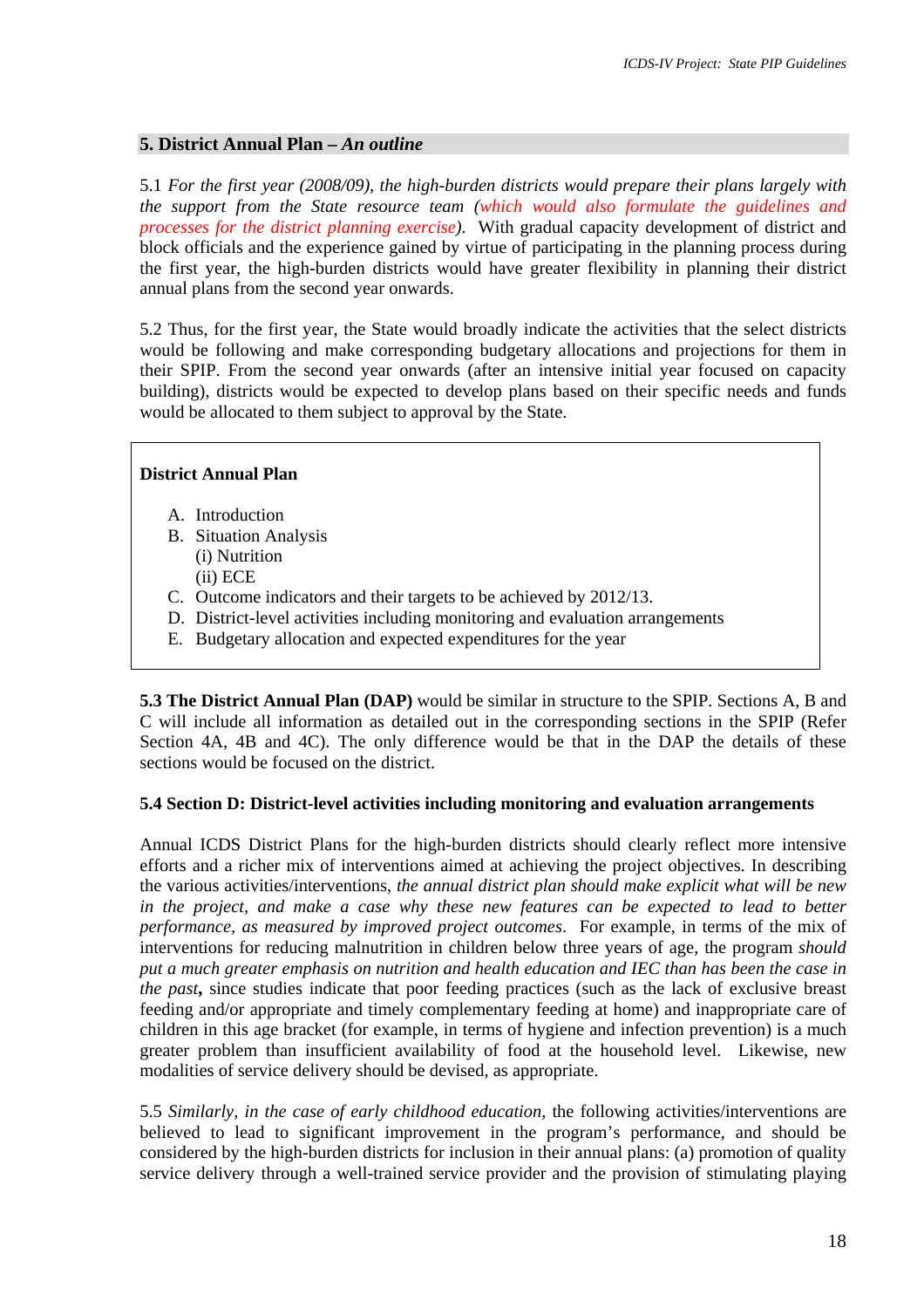materials; (b) instituting a mechanism for regular monitoring of children's learning and development; (c) conducting behavior change communication activities to enhance demand for appropriate early childhood education in the community; and (d) strengthening linkages with primary schooling. State level development of modules in local languages may be attempted, including preparation of flipcharts, posters, pamphlets, etc.

5.6 Annual district plans should also include a discussion of how the ICDS program in the district would seek to achieve a greater convergence with the programs/services implemented by the State Departments of Health (e.g., NRHM, RCH) and with activities of the State Department of Education.

5.7 The table below summarizes the various aspects and components that the district activity plan is expected to address

| <b>Broad Components</b>               |                 |                                           |                                                                                  |                                                 |                            |
|---------------------------------------|-----------------|-------------------------------------------|----------------------------------------------------------------------------------|-------------------------------------------------|----------------------------|
|                                       |                 |                                           |                                                                                  |                                                 |                            |
|                                       |                 |                                           |                                                                                  |                                                 |                            |
|                                       |                 |                                           |                                                                                  |                                                 |                            |
|                                       |                 |                                           |                                                                                  |                                                 |                            |
|                                       |                 |                                           |                                                                                  |                                                 |                            |
|                                       | Problems / Gaps | overcome gaps<br>Planned to<br>Activities | activity or aimed<br>at strengthening<br>an existing<br>Is it a new<br>activity? | Implementation<br>Arrangement<br>Responsibility | Arrangement<br>Supervision |
| <b>Strengthening Service Delivery</b> |                 |                                           |                                                                                  |                                                 |                            |
| A. Nutrition                          |                 |                                           |                                                                                  |                                                 |                            |
| $(0-3 \text{ yr}$ olds)               |                 |                                           |                                                                                  |                                                 |                            |
| a. Nutrition and Health               |                 |                                           |                                                                                  |                                                 |                            |
| Education                             |                 |                                           |                                                                                  |                                                 |                            |
|                                       |                 |                                           |                                                                                  |                                                 |                            |
| b. Growth Monitoring and              |                 |                                           |                                                                                  |                                                 |                            |
| Promotion                             |                 |                                           |                                                                                  |                                                 |                            |
| c. Micronutrient                      |                 |                                           |                                                                                  |                                                 |                            |
| Supplementation/fortificati           |                 |                                           |                                                                                  |                                                 |                            |
| on                                    |                 |                                           |                                                                                  |                                                 |                            |
|                                       |                 |                                           |                                                                                  |                                                 |                            |
| d. Empowering Adolescent              |                 |                                           |                                                                                  |                                                 |                            |
| Girls                                 |                 |                                           |                                                                                  |                                                 |                            |
|                                       |                 |                                           |                                                                                  |                                                 |                            |
| e. Infant and Young Child             |                 |                                           |                                                                                  |                                                 |                            |
| Nutrition                             |                 |                                           |                                                                                  |                                                 |                            |
|                                       |                 |                                           |                                                                                  |                                                 |                            |
| f. MCH services                       |                 |                                           |                                                                                  |                                                 |                            |
| <b>B.</b> Early Childhood             |                 |                                           |                                                                                  |                                                 |                            |
| <b>Development</b>                    |                 |                                           |                                                                                  |                                                 |                            |
| $(3-6 \text{ yr}$ olds)               |                 |                                           |                                                                                  |                                                 |                            |
| a. Joyful teaching/learning           |                 |                                           |                                                                                  |                                                 |                            |
| material                              |                 |                                           |                                                                                  |                                                 |                            |
| b. Capacity strengthening             |                 |                                           |                                                                                  |                                                 |                            |
| for ECE                               |                 |                                           |                                                                                  |                                                 |                            |
| --Specially trained ECE               |                 |                                           |                                                                                  |                                                 |                            |
| facilitator/resource teams            |                 |                                           |                                                                                  |                                                 |                            |
| --Exposure visits                     |                 |                                           |                                                                                  |                                                 |                            |
| --Any other                           |                 |                                           |                                                                                  |                                                 |                            |
| c. Additional ECE                     |                 |                                           |                                                                                  |                                                 |                            |
| activities at the AWC for             |                 |                                           |                                                                                  |                                                 |                            |
| quality enhancement and               |                 |                                           |                                                                                  |                                                 |                            |
| outreach                              |                 |                                           |                                                                                  |                                                 |                            |

## **Table 5: District Annual Activity Plan (2008-09)**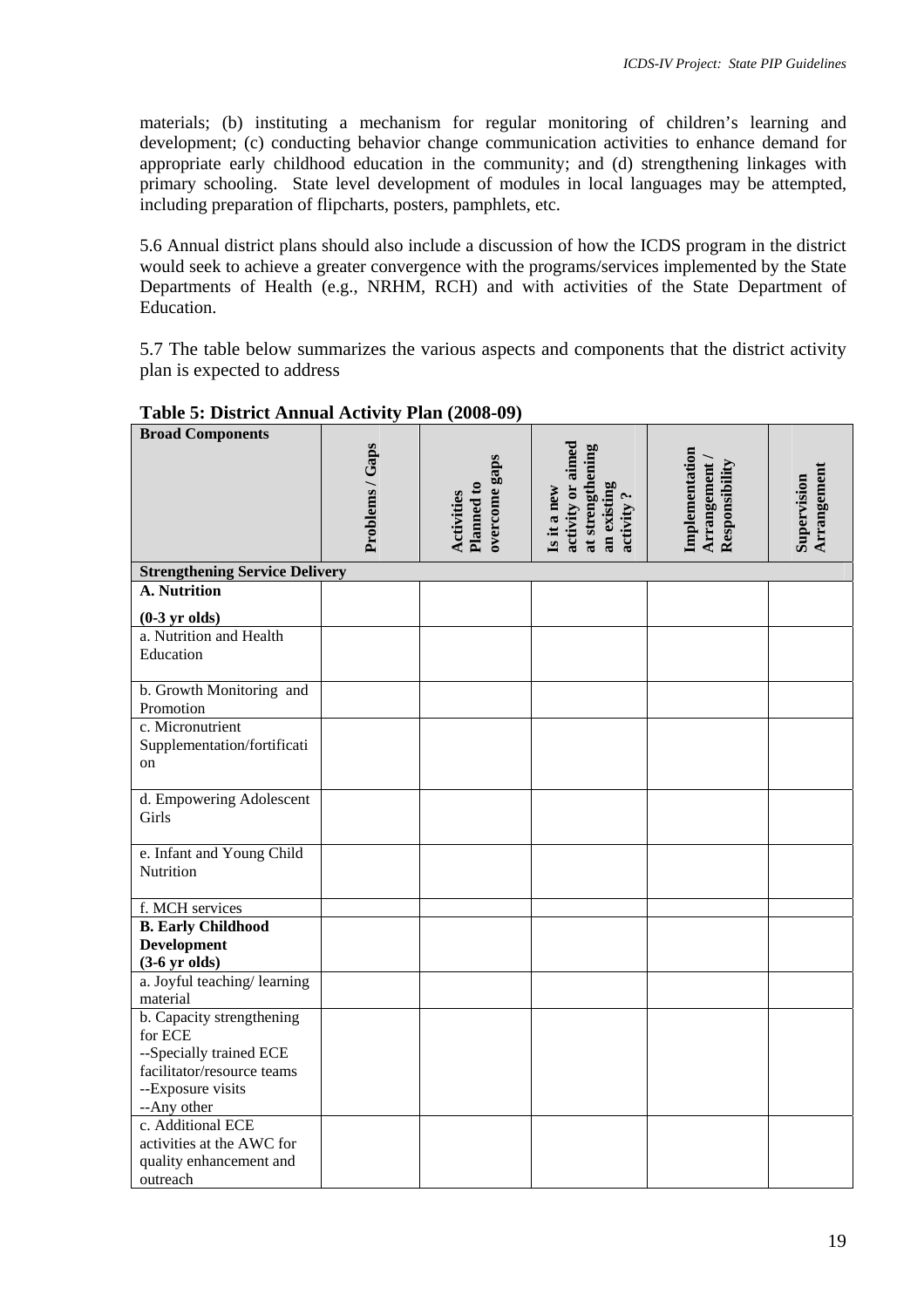| <b>Broad Components</b>                                                                            | Problems / Gaps | overcome gaps            | activity or aimed<br>at strengthening   | Implementation                |                            |
|----------------------------------------------------------------------------------------------------|-----------------|--------------------------|-----------------------------------------|-------------------------------|----------------------------|
|                                                                                                    |                 | Planned to<br>Activities | an existing<br>Is it a new<br>activity? | Arrangement<br>Responsibility | Arrangement<br>Supervision |
| -- Annual ECE day etc.                                                                             |                 |                          |                                         |                               |                            |
| <b>C. Joint Activities</b>                                                                         |                 |                          |                                         |                               |                            |
| a. Behavior Change<br>Communication/IEC                                                            |                 |                          |                                         |                               |                            |
| b. Awareness generation<br>and increasing ownership<br>of community, PRIs,<br>CBOs, etc.           |                 |                          |                                         |                               |                            |
| c. Activities addressing<br>social exclusion of SC/STs<br>and other marginalized<br>groups         |                 |                          |                                         |                               |                            |
| d. Convergence with line<br>departments (H andFW,<br>Education, Rural<br>Development and PRI etc.) |                 |                          |                                         |                               |                            |
| e. Flexi funds or innovation<br>fund                                                               |                 |                          |                                         |                               |                            |
| <b>Infrastructure and Capacity Development</b>                                                     |                 |                          |                                         |                               |                            |
| Model AWCs, Cluster<br>Resource Centres etc.                                                       |                 |                          |                                         |                               |                            |
| Additional Staffing at the<br>district level                                                       |                 |                          |                                         |                               |                            |

#### **Note:**

- 1. *This section should be presented in a narrative form and should cover information on all above-mentioned issues. The table is merely representative.*
- 2. *While preparing the annual plans district authorities should use the State five-year perspective plan as a reference point*.

## **5.8 Section E: Budgetary allocation and expected expenditures for the year**

This section should briefly summarise the amount of resources (funding) expected by the district in the year to which the DAP pertains, and how the district intends to allocate those resources among the various activities. This information should be presented in a tabular form. An illustrative table is given below:

#### **Table 6.1: [Name of the District] – ICDS-IV Project: Estimated Expenditures (2008-09)**

| <b>Key Activity</b>          | <b>Sub-activities</b> | <b>Budget</b>  |           |           |           |              |
|------------------------------|-----------------------|----------------|-----------|-----------|-----------|--------------|
|                              |                       | <b>Ouarter</b> | Ouarter 2 | Ouarter 3 | Quarter 4 | <b>TOTAL</b> |
| <b>Strengthening Service</b> |                       |                |           |           |           |              |
| <b>Delivery</b>              |                       |                |           |           |           |              |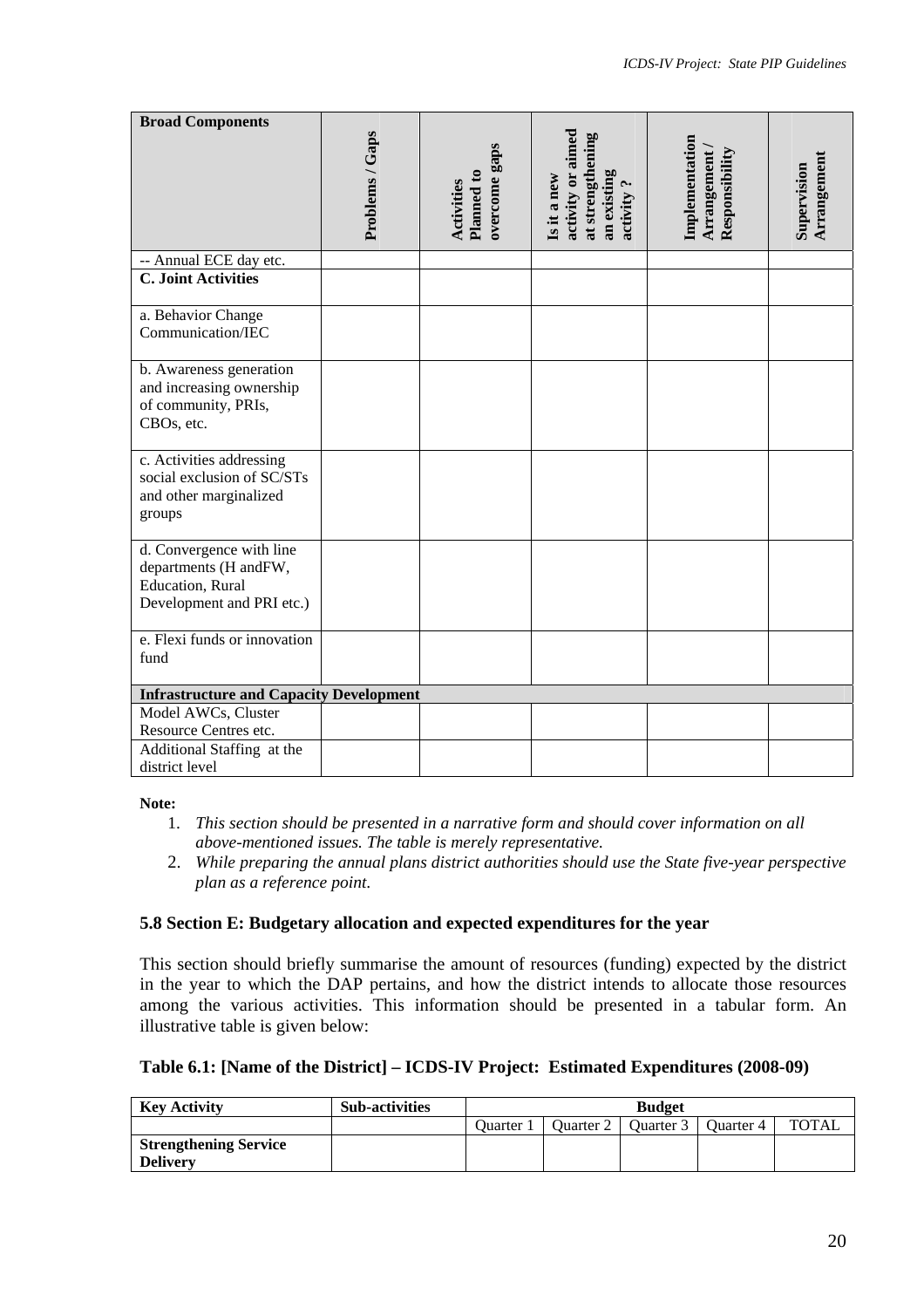| A. Nutrition                                           |  |  |  |
|--------------------------------------------------------|--|--|--|
| $(0-3 \text{ yr}$ olds)                                |  |  |  |
| a. Nutrition and Health                                |  |  |  |
| Education                                              |  |  |  |
|                                                        |  |  |  |
| b. Growth Monitoring and                               |  |  |  |
| Promotion                                              |  |  |  |
| c. Micronutrient<br>Supplementation/fortification      |  |  |  |
|                                                        |  |  |  |
|                                                        |  |  |  |
| d. Empowering Adolescent<br>Girls                      |  |  |  |
|                                                        |  |  |  |
| e. Infant and Young Child                              |  |  |  |
| Nutrition                                              |  |  |  |
|                                                        |  |  |  |
| f. MCH services                                        |  |  |  |
| <b>B.</b> Early Childhood                              |  |  |  |
| <b>Development</b>                                     |  |  |  |
| $(3-6 \text{ yr}$ olds)<br>a. Joyful teaching/learning |  |  |  |
| material                                               |  |  |  |
| b. Capacity strengthening for                          |  |  |  |
| <b>ECE</b>                                             |  |  |  |
| --Specially trained ECE                                |  |  |  |
| facilitator/resource teams                             |  |  |  |
| --Exposure visits                                      |  |  |  |
| --Any other<br>c. Additional ECE activities            |  |  |  |
| at the AWC for quality                                 |  |  |  |
| enhancement and outreach                               |  |  |  |
| -- Annual ECE day etc.                                 |  |  |  |
| <b>C. Joint Activities</b>                             |  |  |  |
|                                                        |  |  |  |
| a. Behavior Change                                     |  |  |  |
| Communication/IEC                                      |  |  |  |
| b. Awareness generation and                            |  |  |  |
| increasing ownership of                                |  |  |  |
| community, PRIs, CBOs,                                 |  |  |  |
| etc.                                                   |  |  |  |
|                                                        |  |  |  |
| c. Activities addressing                               |  |  |  |
| social exclusion of SC/STs                             |  |  |  |
| and other marginalized<br>groups                       |  |  |  |
|                                                        |  |  |  |
| d. Convergence with line                               |  |  |  |
| departments (H andFW,                                  |  |  |  |
| Education, Rural                                       |  |  |  |
| Development and PRI etc.)                              |  |  |  |
| e. Flexi funds or innovation                           |  |  |  |
| fund                                                   |  |  |  |
|                                                        |  |  |  |
|                                                        |  |  |  |
| <b>TOTAL</b>                                           |  |  |  |
| 2. Infrastructure                                      |  |  |  |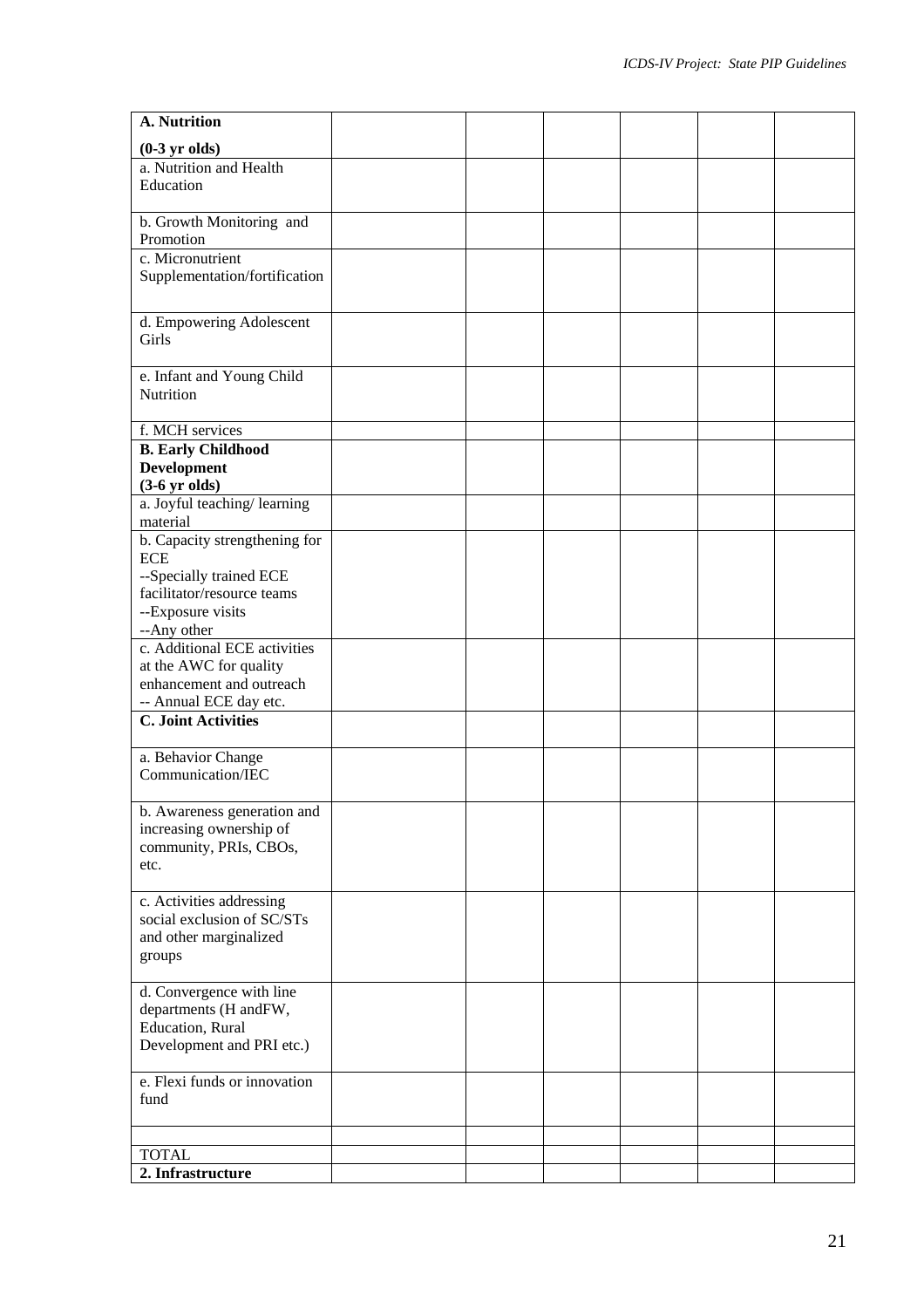| <b>Development</b>         |  |  |  |
|----------------------------|--|--|--|
| Model AWCs, Cluster        |  |  |  |
| Resource Centres etc.      |  |  |  |
| Additional Staffing at the |  |  |  |
| district level             |  |  |  |

(We may also need to include a summary table which looks at resources and expenditure – summary – have attempted the one below – you can go see if it is  $ok$  – needs to be changed or deleted)

## **Name of the District] – ICDS-IV Project: Estimated Resources and Expenditure Summary (2008-09)**

|                                                                                                                          |  | Quarter 1 | Quarter 2 | Quarter 3 | Quarter 4 | Total |
|--------------------------------------------------------------------------------------------------------------------------|--|-----------|-----------|-----------|-----------|-------|
| A. Resources:                                                                                                            |  |           |           |           |           |       |
| <b>Total District ICDS Resources</b>                                                                                     |  |           |           |           |           |       |
| <b>B.</b> Expenditures:                                                                                                  |  |           |           |           |           |       |
| b.1. Recurrent expenditures <sup>10</sup><br>required to sustain ICDS<br>activities which are ongoing in<br>the district |  |           |           |           |           |       |
| b.2. Expenditures for new or expanded ICDS activities:                                                                   |  |           |           |           |           |       |
| 1. Strengthening Service Quality<br>and Delivery                                                                         |  |           |           |           |           |       |
| Nutrition<br>A <sub>1</sub>                                                                                              |  |           |           |           |           |       |
| <b>ECE</b><br><b>B.</b><br>Joint Activities<br>$\mathcal{C}$ .                                                           |  |           |           |           |           |       |
| 2. Staffing and Infrastructure<br>Development (including<br>construction of AWCs/CDPO<br>offices)                        |  |           |           |           |           |       |
| Sub-total b.2.                                                                                                           |  |           |           |           |           |       |
| <b>Total District ICDS</b><br><b>Expenditures</b><br>$[b.1 + b.2]$ (^)                                                   |  |           |           |           |           |       |

(^) Total Expenditures should be equal to Total Resources

 $\overline{a}$ 

<span id="page-21-0"></span> $10$  it includes all eligible expenditures under ICDS general, for example, salaries/honoraria/POL/ rents/PSE/Medicine kits etc.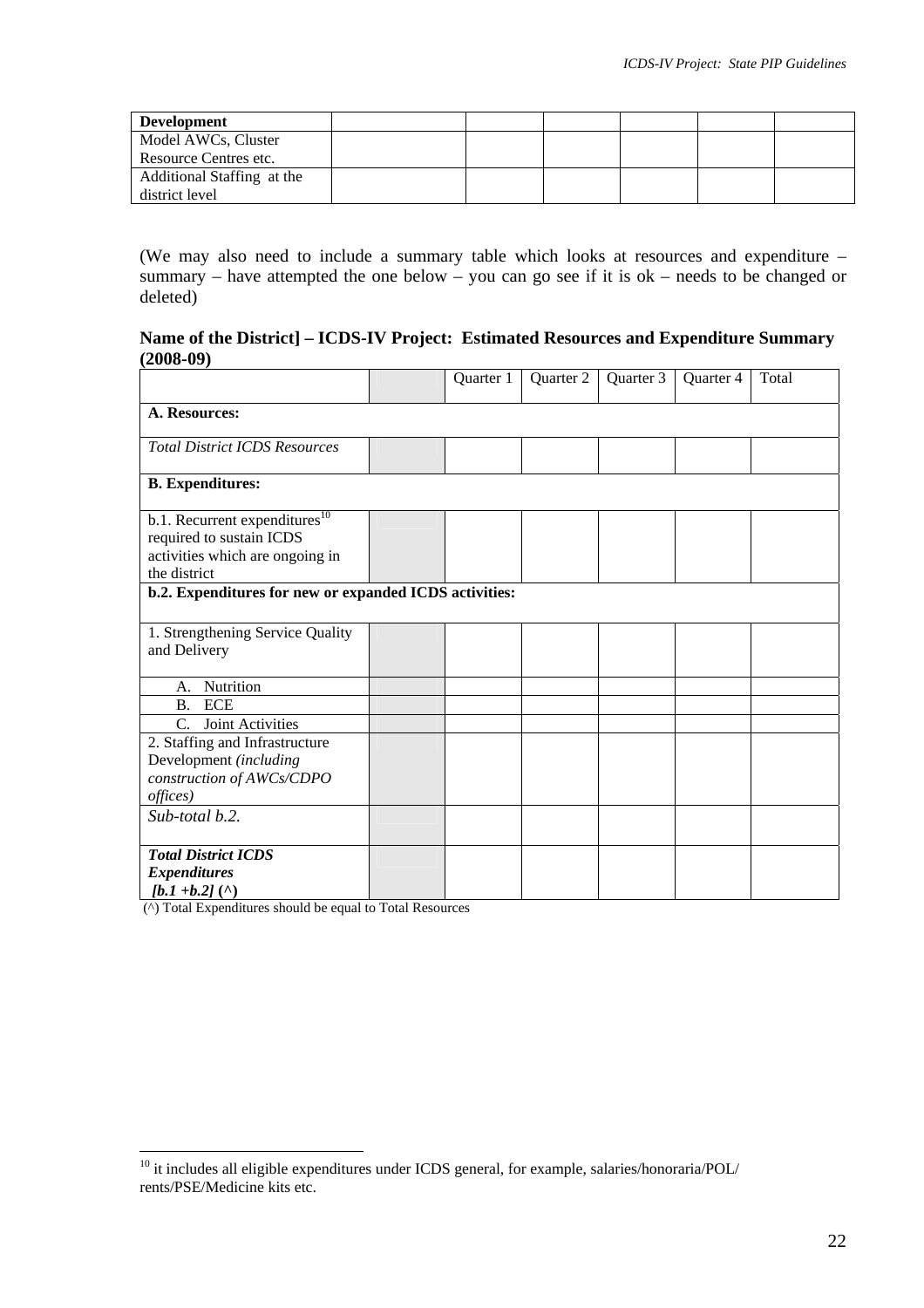*Suggested Menu of Interventions*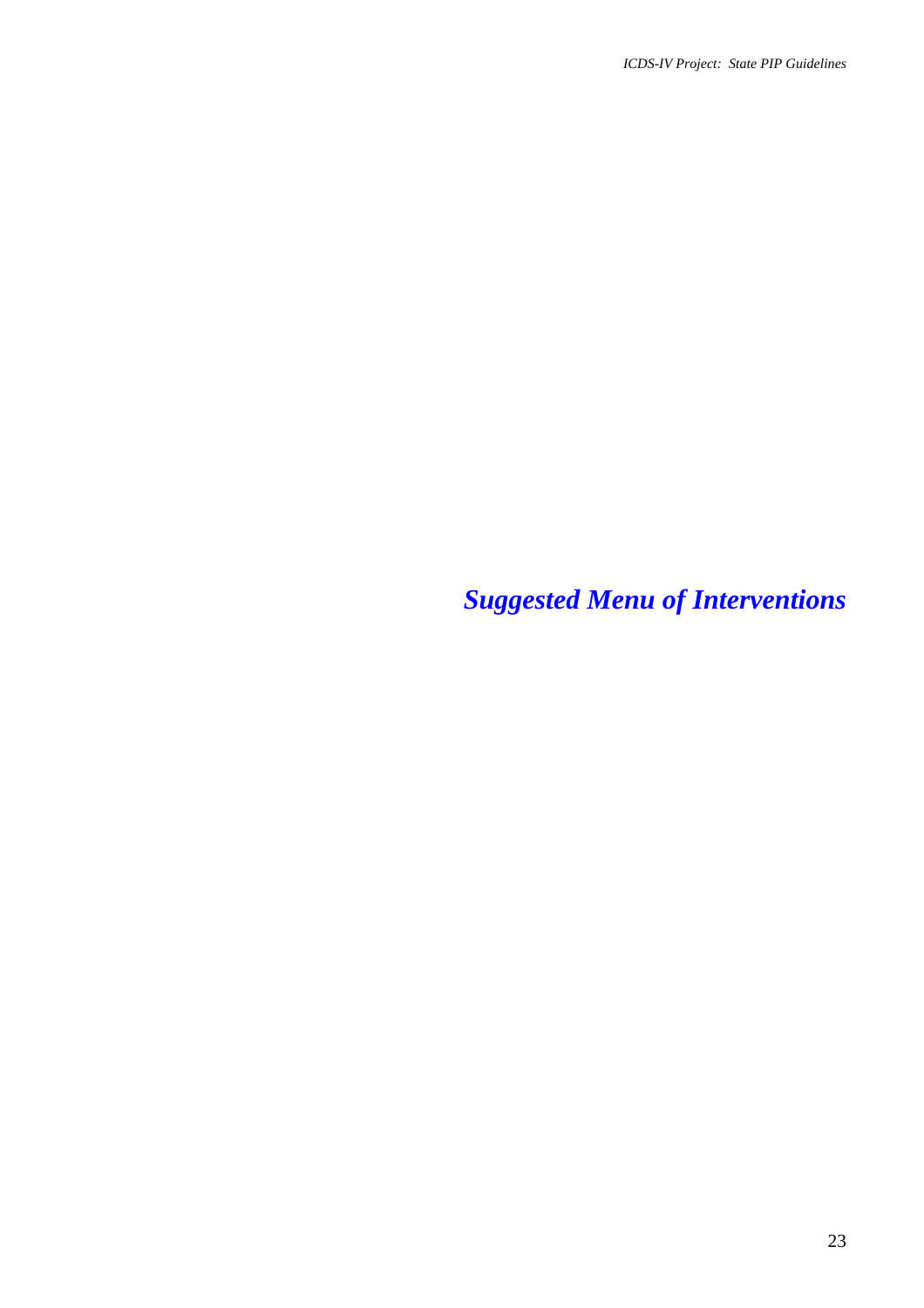#### **6. Menu of interventions[11](#page-23-0)**

Listed below are a number of activities that could be considered for inclusion in State PIPs and District Annual Plans. These suggested measures are believed to have a positive impact in improving the quality and effectiveness of service delivery in ICDS. States/Districts are free to choose activities based on the specific problems, requirements and outcome of consultations.

**NUTRITION:** The following is a menu of interventions to address infant and young child nutrition targeted at improving nutrition status for children between pre-pregnancy to three years of age:

- 1. **Nutrition and health education and IEC**: Intensive innovative media campaign and IEC on key issues such as :
	- Increased rest during pregnancy –especially in the last trimester
	- Appropriate new-born care
	- Promotion of early and exclusive breast-feeding for the first six months of life
	- Initiation of appropriate complementary feeding on completion of six months of age (micronutrient supplementation) along with breast milk.
	- Personal hygiene and hand-washing before feeding/after defecation
	- Delayed pregnancies, better birth spacing and adequate maternal care during pregnancy<sup>\*12</sup>
	- **Prevention of sexually transmitted diseases (STDs) and reproductive tract infections (to** prevent low birth weights)\*
	- Iron-folate supplementation during pregnancy to prevent low birth-weights\*
	- $\blacksquare$
	- Bi-annual Vitamin A supplementation for all children 1-5 years of age\*
	- Twice-annual de-worming for all (including school children, adolescent girls and adults)\*
- 2. **Growth promotion and counseling** (on pre-pregnancy care, early and exclusive breastfeeding, appropriate complementary feeding, and infant and young child nutrition) by AWWs (*weighing scales for all categories, growth charts or cards, IEC materials, etc[13.\)](#page-23-2)* To strengthen the growth monitoring and promotion component, the project design will pay adequate attention on counseling skills and quality of training of the AWWs ; provide AWWs with enough information, skills and motivation to refer sick children and weak newborns to health facilities; allow enough time in the AWWs schedule to provide the counseling and outreach services;
- 3. **Newsletter:** States may consider a monthly newsletter for mothers/AWCs produced and distributed at State/District-level that would deliver key nutrition and ECE messages.
- 4. **Recognition of best performing AWCs/workers:** Recognize "best AWC", "best worker", "model mothers", "model fathers", etc. and facilitate them through different forums/various occasions.
- 5. **Referral** of sick children and weak newborns to health facilities *(Referral slips/cards, transport vouchers for mothers of sick children etc.).* Convergence with NRHM.
- **6. Iron-folate supplements** for adolescent girls if required through convergence with NRHM.

<span id="page-23-0"></span><sup>&</sup>lt;sup>11</sup> This should be read with the Project Concept Note prepared by the MWCD, GOI

<span id="page-23-1"></span><sup>&</sup>lt;sup>12</sup> ICDS will be responsible for creating the demand for the services marked with an  $*$ . In most states, these services are provided by the MoHFW through RCH, NRHM, State Health Systems Projects, etc. In situations where this is not the case, ICDS funds could be used to support this intervention.

<span id="page-23-2"></span> $^{13}$  All items listed in *parentheses in italics* are eligible supplies/expenses)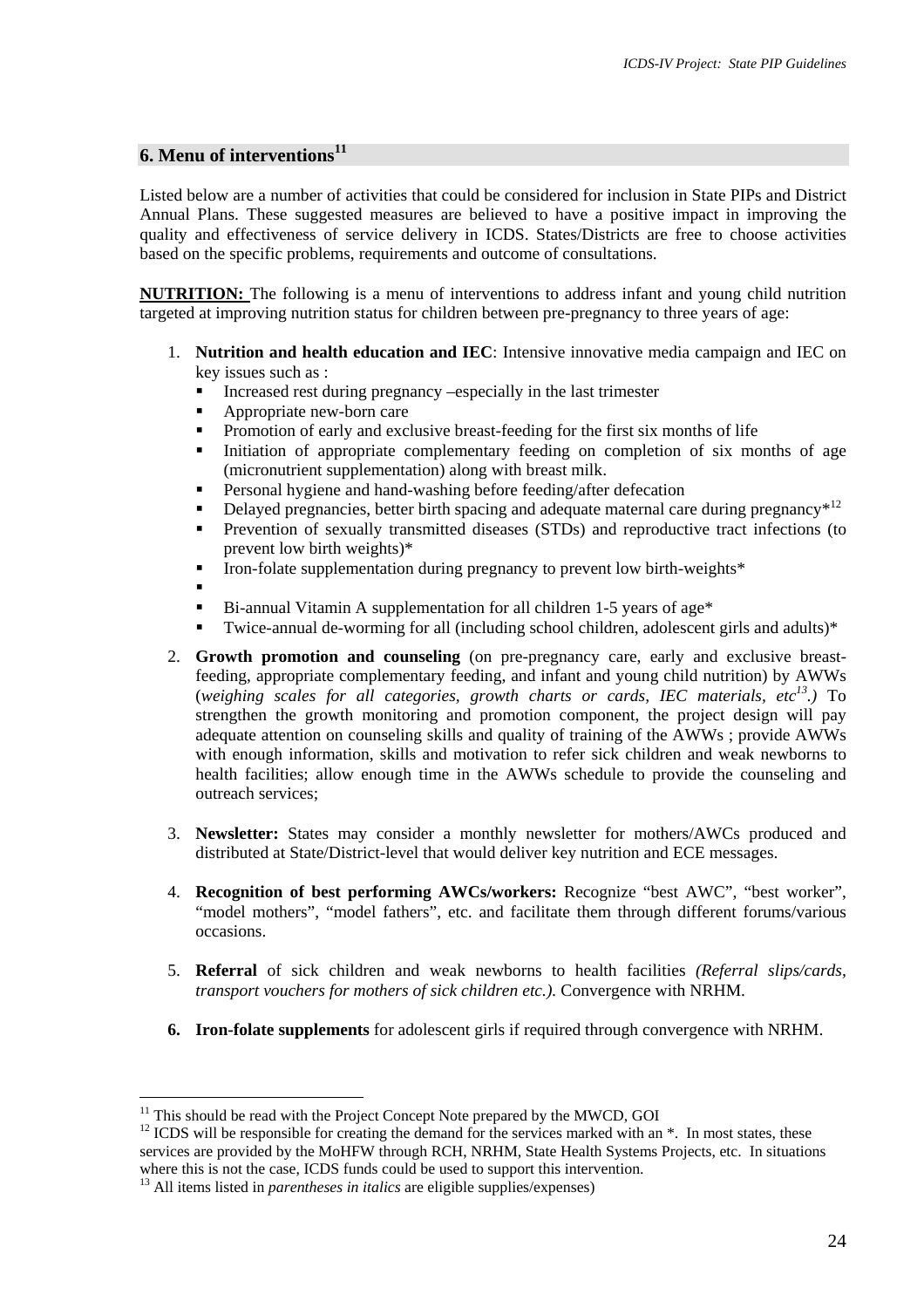- 7. **Piloting conditional cash transfers** (CCT) for mothers who exhibit the appropriate health and nutrition behaviors, in specified difficult areas, after due processes.
- 8. **Engagement of local CBOs and health and ICDS training institutions** for systems strengthening, capacity development and inclusion of good practices in the training curriculum of ICDS and Health Department functionaries, after capacity assessment.
- 9. **Data analysis, review at each level and regular feedback to the lower level at regular intervals**
- 10. **Periodic joint reviews** by various stakeholders to initiate appropriate corrective measures.
- 11. **Cluster Resource Centers, specified trainings etc.**

#### **EARLY CHILDHOOD EDUCATION**

1. Increasing coverage of ECE services for 3-6 year old children to cover all children (*habitation based planning; partnership with NGOs etc.)*

2. Improving quality of the ECE service delivery

- *a.* Providing a dedicated/specially assigned and trained **community teacher** for ECE in identified difficult areas, as needed
- *b.* Provision of **adequate space for a play based program of activities** *(civil works/ rent provision, as and where required)*
- *c.* Provision of **age specific developmentally appropriate play and learning material**s (*development/production and supply of materials for 3-4 and 4-6 year olds)*
- *d.* **Provision of training** induction, monthly ICDS sector/circle meetings, annual refresher *(travel and per diem; training costs).*

3. Enhancing Community awareness about developmentally appropriate ECE and encouraging community involvement in management of the component *(community mobilization activities like kala jathas; folk theatre; posters; radio programs; Parent Teacher Association meetings)* 

4. Constituting parents' committees for local management *(training of committees; contingency for maintenance of registers etc; devolution of Block grants against matching contributions etc)*

5. Enhancing institutional capacity for planning, supervision and management at State and District level

- a. Identification of resource persons and institutions and preparation of State, District/Block resource groups *(training; preparation of resource materials/modules; travel costs etc.*)
- *b.* Developing a system of outcome focused monitoring and evaluation for each administrative level within the State and District (*workshops; printing of forms/schedules etc; piloting in field; research; training etc.)*
- *c.* Delineation of supervisor's role for mentoring and facilitation in ECE *(training; travel facility; contingency for monthly meetings, materials; reports and registers etc)*
- 6. Strengthening linkage with primary school /education

7. Developing an urban strategy for ECE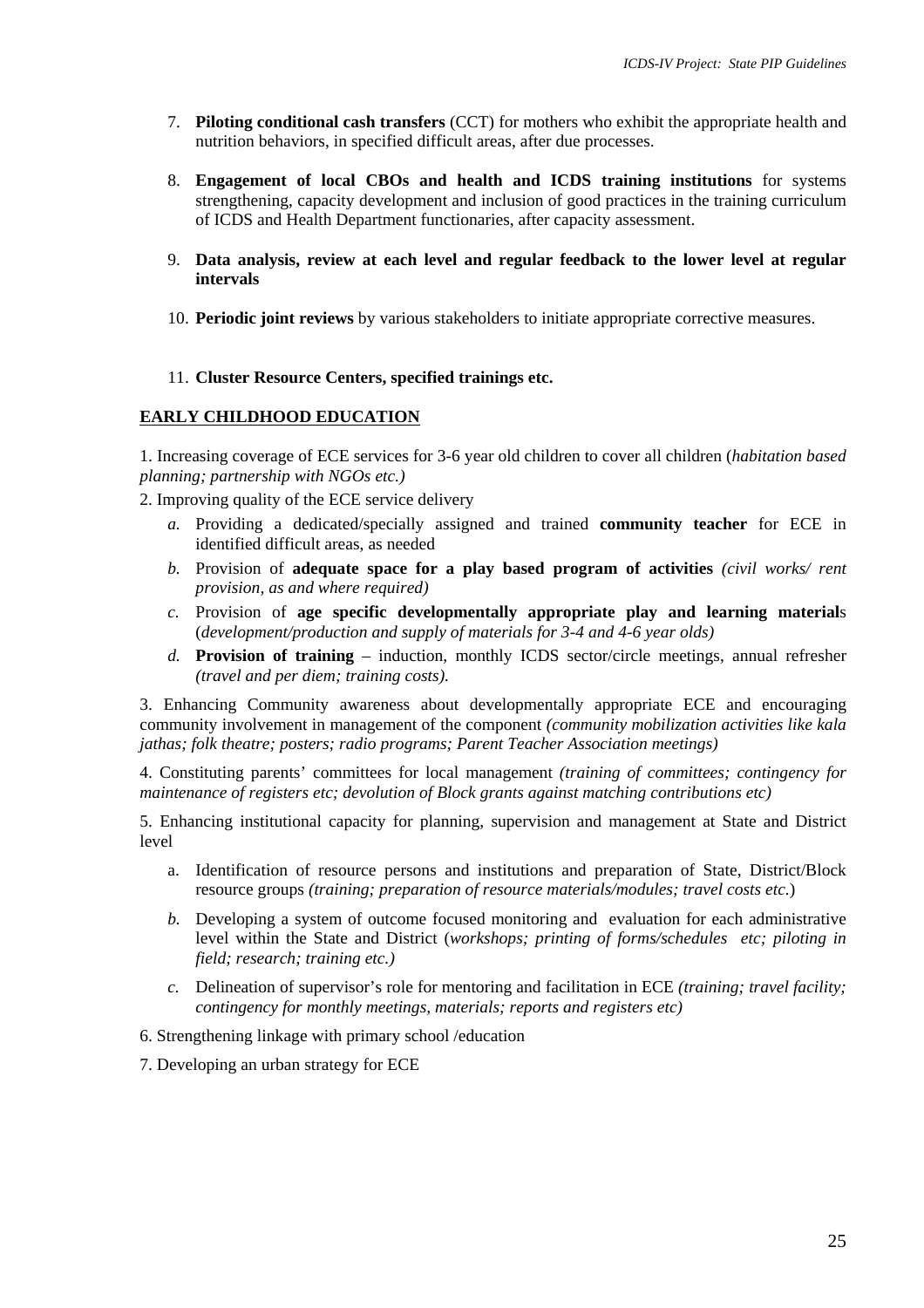# **MONITORING AND EVALUATION**

Interventions related to M&E should focus on (i) improving the quality of data that is collected, (ii) increasing the use of data for management and decision-making in the ICDS program, and (iii) strengthening community-monitoring of ICDS. Some examples of possible interventions are:

- Introduce a Performance Rating System that uses MIS and other indicators to rank AWCs on the quality of their service delivery . Additional supportive supervision and resources should be augmented to support the low-performers
- Use village committees such as Mother's Committees, self-help groups (SHGs) to support the AWW, monitor AWC performance and work with AWW to improve the service delivery efficiency. Encourage community spot-checks of the AWC activities and records.
- Maintain data boards on key indicators (e.g. number of malnourished children, complete immunization status of children and pregnant women) at the AWC, gram panchayats etc. for public information.
- Include AWC performance as an agenda item in the gram pnchayat meeting for discussions and invite the AWW and ANM to the meetings with records.
- Standardize the processes/activities and institutionalize them to make the key players accountable at different levels, deliver quality services and ensure sustainability.
- Develop performance-management toolkits that guide supervisors, CDPOs and others in using the MIS to inform action in service delivery. Examples of such toolkits exist on the CARE-India website [\(www.careindia.org](http://www.careindia.org/)) - a tool for the for field monitoring by ICDS Supervisors, Guidelines for Facilitating Sector Meetings etc.
- Periodical joint surveys by the AWW and ANM, monthly data collection and analysis through the sector meetings which would also promote convergence.
- Establish block-level advisory committees (BLAC) with representatives from Health, ICDS, Education, Rural Development Departments and local NGOs, chaired by the Block Development Officer to review project activities (including monthly progress on key indicators) and follow-up on the grey areas or float the unresolved issues to the district forum for prompt action.
- Constitute a similar committee to be chaired under the chairmanship of the District Collector (DC) with all line departments, representatives of developmental partners supporting ICDS program, and key NGOs to oversee the project activities. The periodicity can be decided based on the availability of the DC.
- Hold state-level review meetings where data on the performance of each district on key indicators can be presented providing an opportunity for other districts to review and discuss for cross learning.
- Establish an M&E cell or working group at the State-level that meets regularly to review MIS data and recent survey data (e.g. DLHS and NFHS-III),and formulate short-term action plans
- Computerization of MIS that enables real-time data transmission through internet (eg. Maharashtra MIS)
- Periodic quality checks of MIS data to uncover systematic errors in reporting
- Introduce village-level social mapping to ensure enumeration of all the households, ensuring identification of dropouts by the community and facilitating their participation in ICDS services.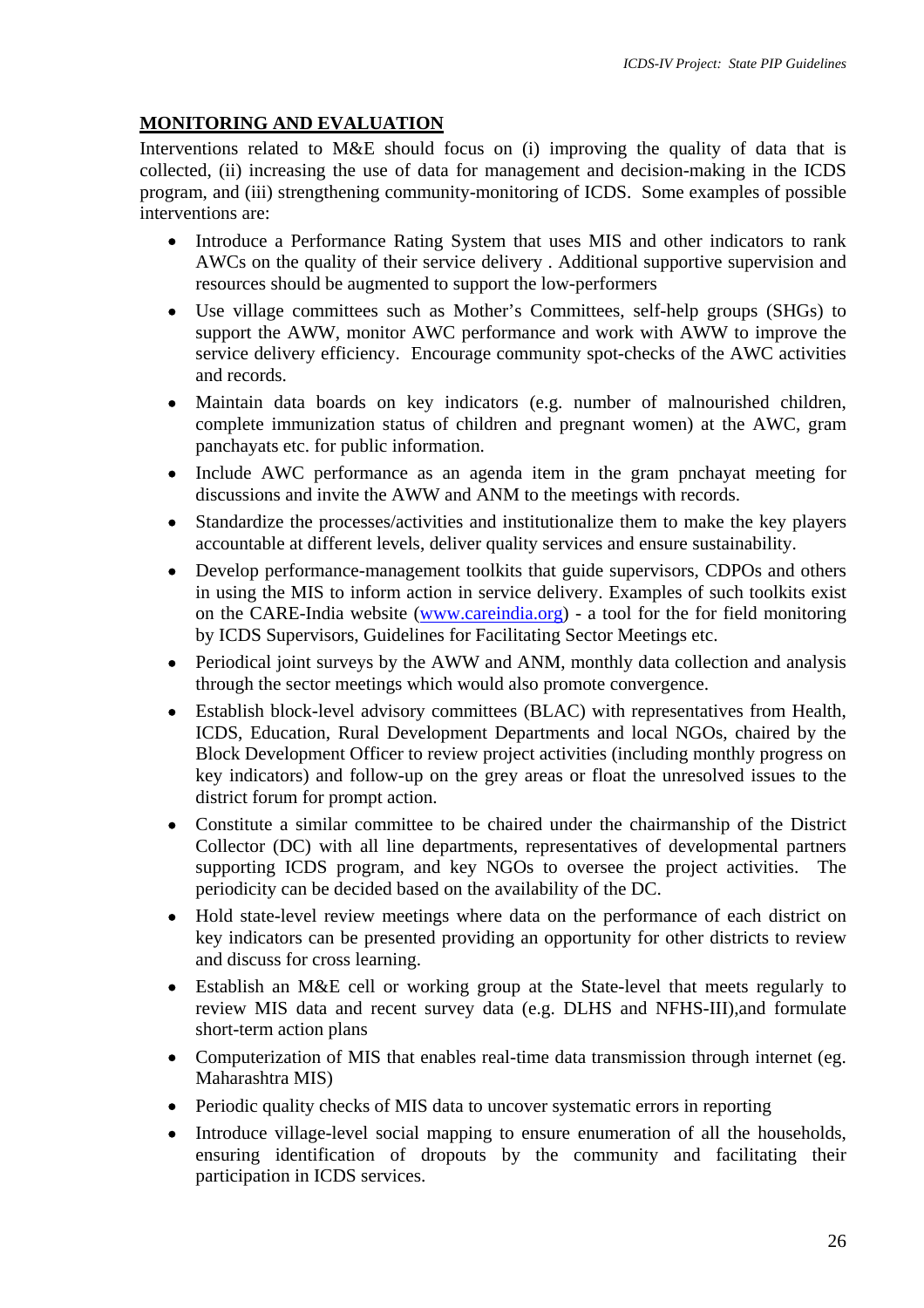• Publishing ICDS results in local print media, display the results at public places (government buildings or at shops/markets)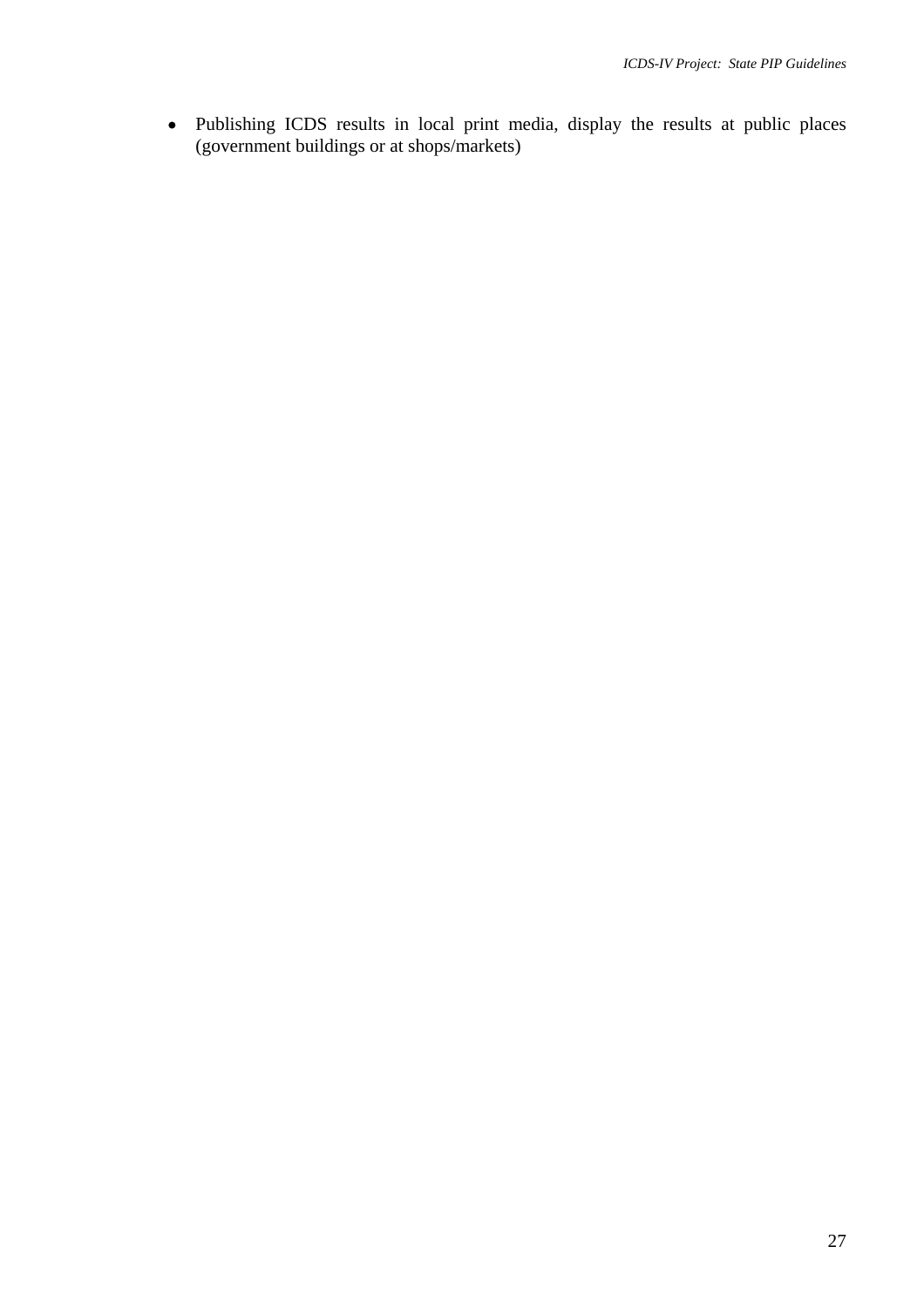*Annexes* 

**Annex 1: Checklists for State PIP** 

**Annex 2: Checklist for District Annual Plans** 

**Annex 3: State/District level processes for development of State PIP/District Annual Plans**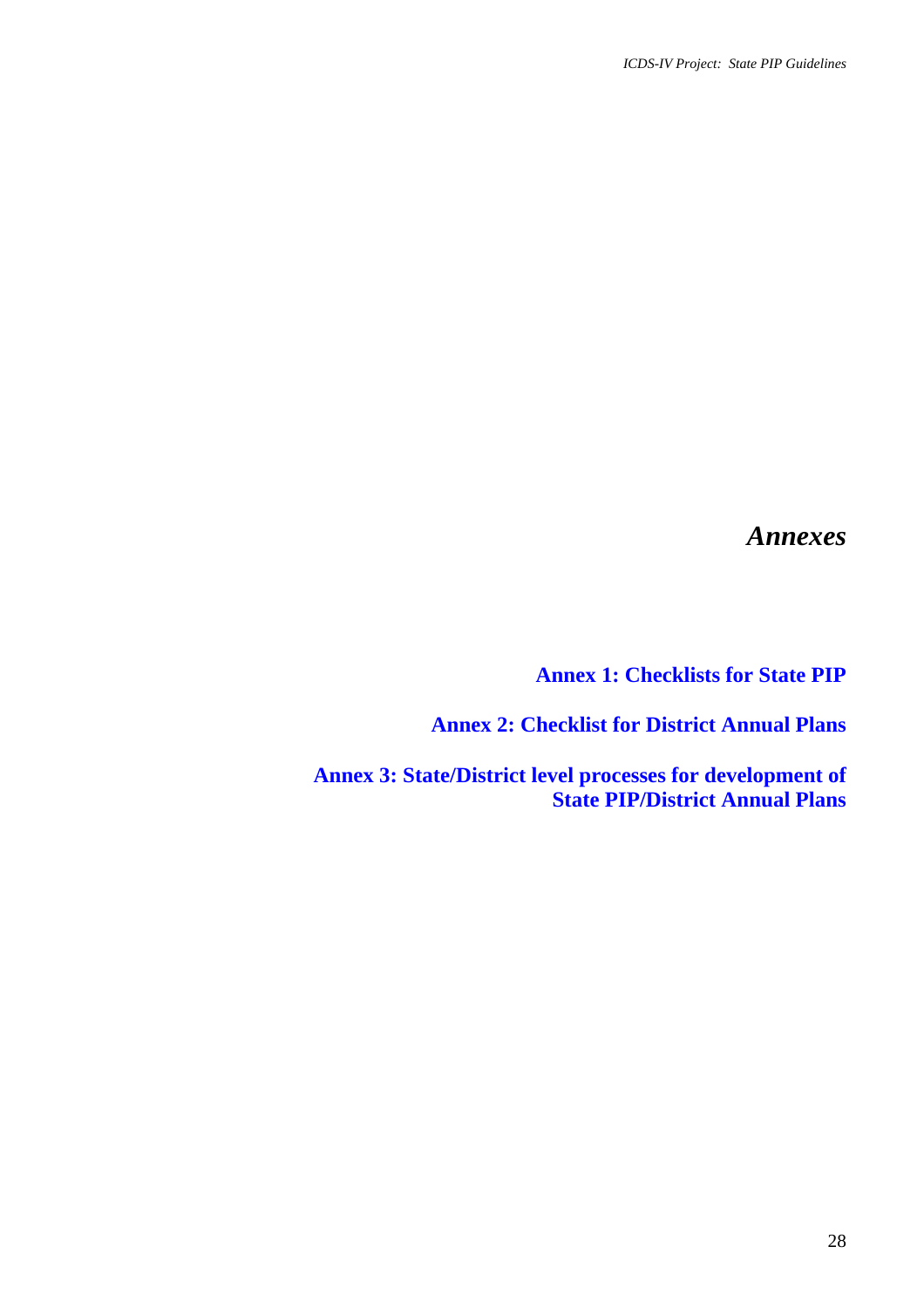**Annex 1** 

## **Checklist for State PIPs**

The SPIP should include the following:

- a) An yearly allocation for District Annual Planning processes
- b) Plans for improving micronutrient supplementation aspect of the program
- c) A plan for improving ECE curriculum quality
- d) Focused IEC strategy on both Nutrition and ECE aspects of the program
- e) Plans for strengthening the MIS of the State
- f) Plans for introducing community based monitoring systems like social audits etc.
- g) Inclusion of findings of the social assessment studies in the plan
- h) Detailed cost
- i) Procurement Plan
- j) Financial management system (fund flows, audit mechanisms etc.)
- k) Implementation arrangements at the State and district levels
- l) Social equity issues
- m) If infrastructure development/construction to take place, then a model building structure to be developed and an environment management framework to be developed
- n) In States with significant tribal population, a tribal development plan will have to developed (as part of the State PIP) to address the special needs of the tribal communities

In its first year plan the SPIP should include:

- a) Intensive efforts at capacity building on decentralized participatory planning at the district level
- b) Institutionalization of processes and structures for decentralized planning and decision making
- c) Institutionalizing monitoring and evaluation mechanisms to oversee the district planning process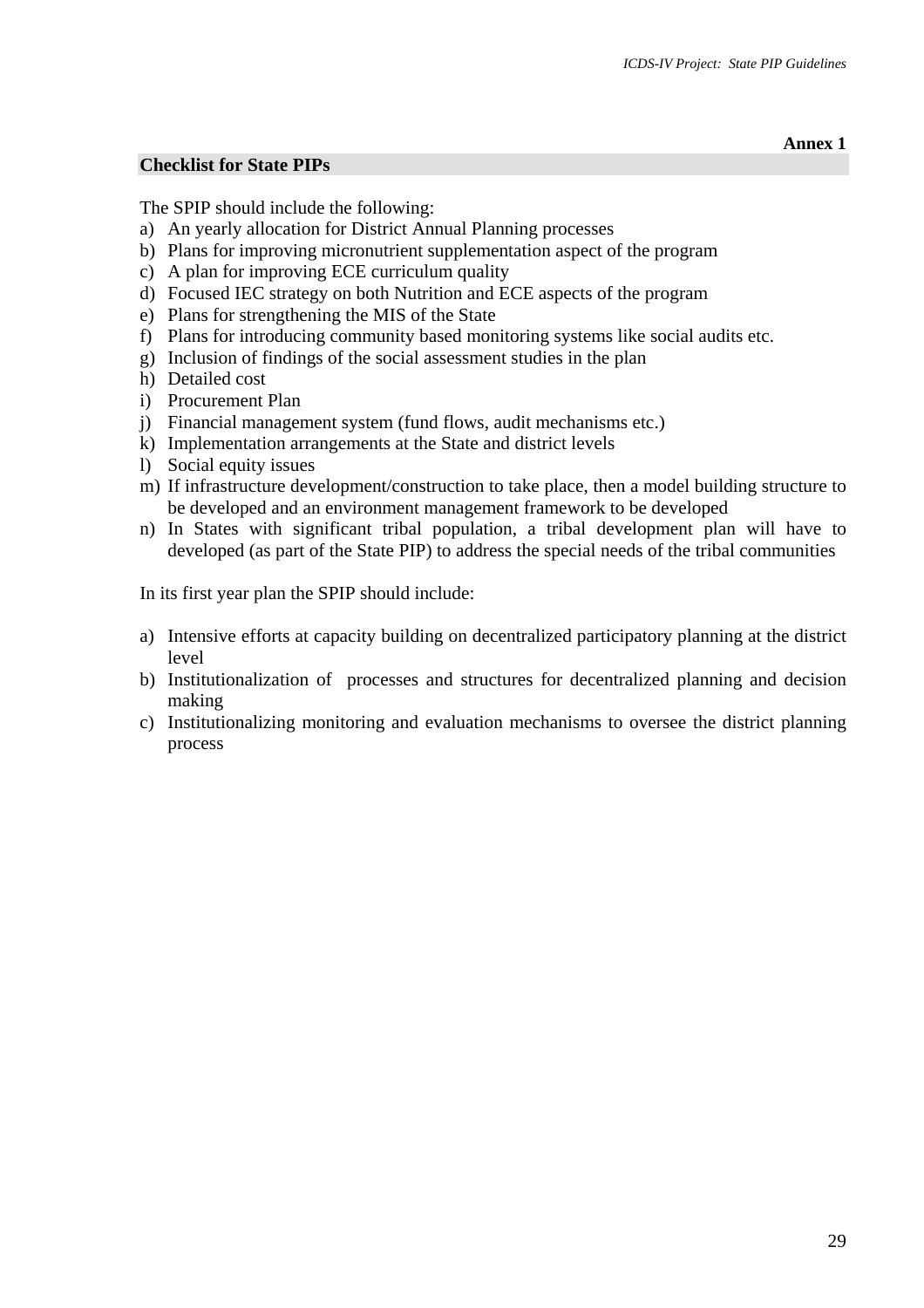## **Annex 2**

## **Checklist for District Annual Plans**

- 1. Evidence of
	- $\checkmark$  Interface with Elected Representatives of the local bodies at all levels
	- $\checkmark$  Interface/consultation with CDPOs, Supervisors and AWWs
	- $\checkmark$  Interface with district and block level officials of the Health and Education departments and other relevant line departments
	- $\checkmark$
	- $\checkmark$  Participation and inclusion of special needs of tribal and other excluded populace
- 2. They should include
	- $\checkmark$  Constitution of committees at the district and block level to oversee the project activities
	- $\checkmark$
	- $\checkmark$  Community participation for example, through joint bank accounts (AWW/PTA), handing over cooking responsibility to SHGs etc.
- 3. Clear distinction in strategies/approach and activities adopted for children 0-3yrs (main focus on health and nutrition) and children 3-6yrs (main focus on ECE)
- 4. Assessment of
	- $\checkmark$  Training needs and current capacity of field functionaries and
	- $\checkmark$  Current capacity of training facilities/resources persons etc. in the district
	- $\checkmark$  AWC-wise assessment of facilities and materials weighing scales, medicine kits, ECE kits etc
- 5. Identification and assessment of 'good practices' and innovations that have proved effective in fulfilling at least any of the project objectives
- 6. Special efforts are to be made to engage the Tribal Development Department in the tribal areas planning process and ensure that the needs of the tribal communities are taken into account during the planning process.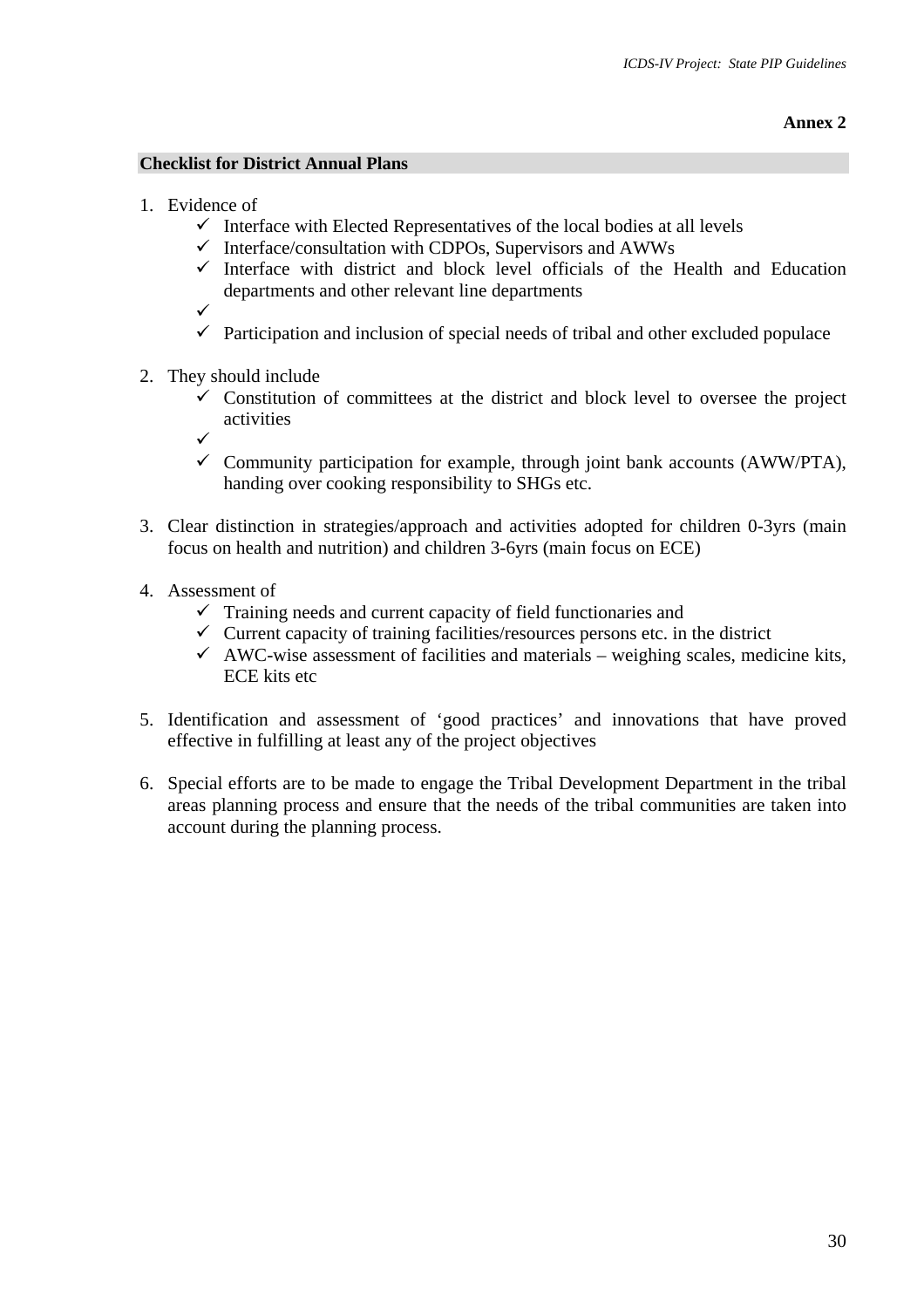*Annex 3: State/District level processes for development of State PIP/District Annual Plans*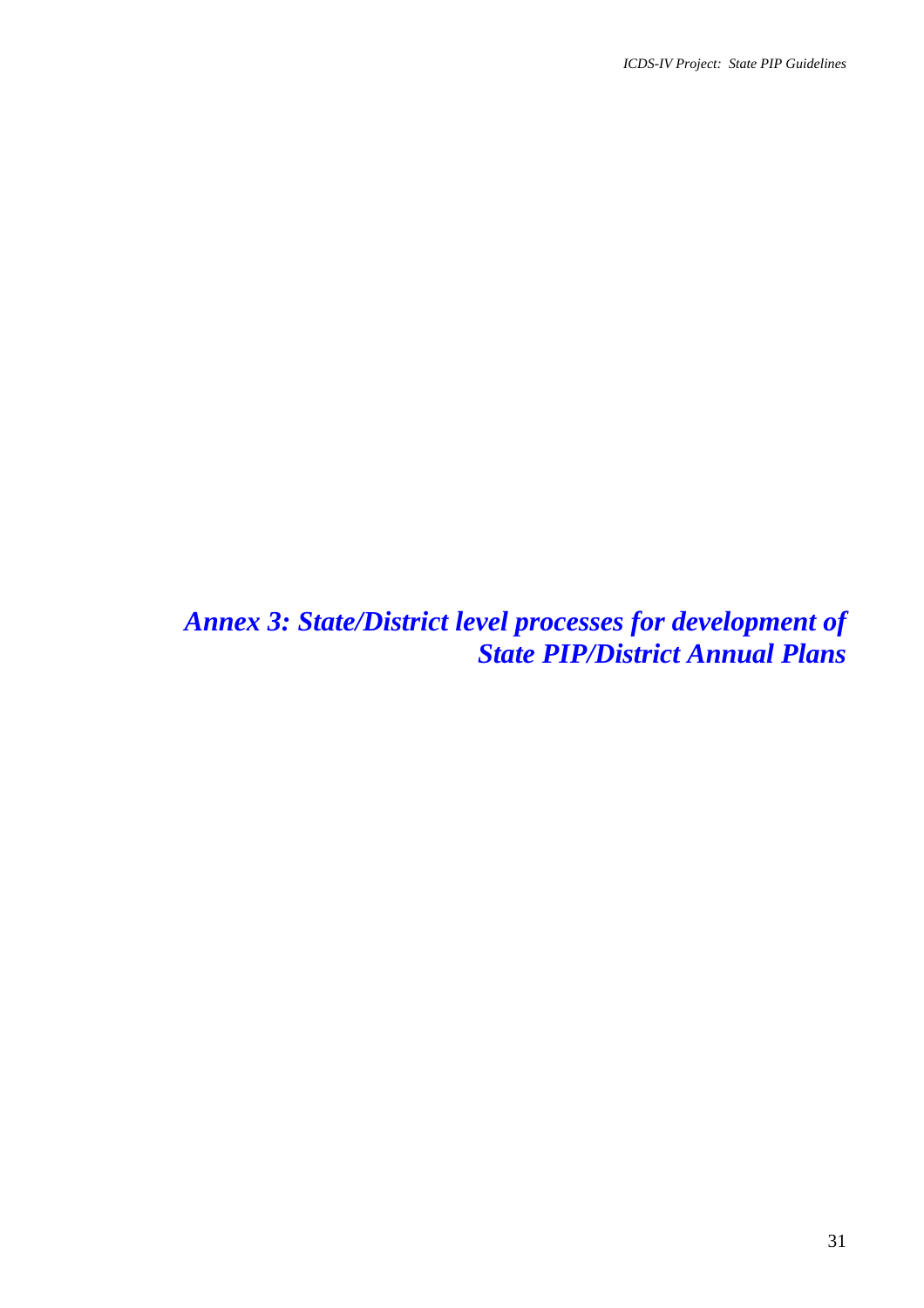# **Annex-3**

## **State Project Implementation Plan –** *Processes in Preparation*

A decentralized participatory approach to planning would necessitate a comprehensive consultative process at both the State and the District Level. Outlined below are some indicative steps that the States could follow.

- 1. Organization of a State Level Workshop for the orientation of State and district ICDS Officials and State officials from the health and education department on ICDS-IV the project concept note and the processes for the preparation of PIPs
- 2. Formation of a State Resource Team (SRT) for providing inputs in the development of the SPIP and DAPs. The Resource Team would also be responsible for coordinating and monitoring the project preparation process.

## *The State Resource Team (SRT) would constitute:*

**2-3 key Government Officials (at the level of Dy. Director/Joint Director and above level) from the Department/Directorate of Women and Child Development, State Representatives of the Development Partners (who have formally agreed to support the PIP preparation), Representatives from RCH-II/NRHM and SSA (one each).** 

*The SRT will be led by the Director of Women and Child Development.* 

Its terms of reference would include:

- Facilitation of consultations at the State level for developing the State component of the SPIP
- Preparation of a menu of interventions for the Districts to follow in the first year of their plan
- Providing inputs for the preparation of the SPIP
- Development of an action plan along with a timeline to be followed by the districts in the preparation of DAPs.
- Technical support to the districts through the participation of some of its members in the district planning processes
- 3. Since it may not be possible for the SRT to undertake the many responsibilities required for the development of SPIPs/DAPs in a time bound manner, it is suggested that the SRT primarily play the role of a SPIP preparation committee. Another Technical Support Team (TST) with identified technical experts should be formed to undertake/facilitate the following activities
	- Outline district level processes and methods for facilitating participatory planning
	- Capacity building of district and block level officials to undertake decentralised planning
	- Review and provide feedback to districts on their draft district plans.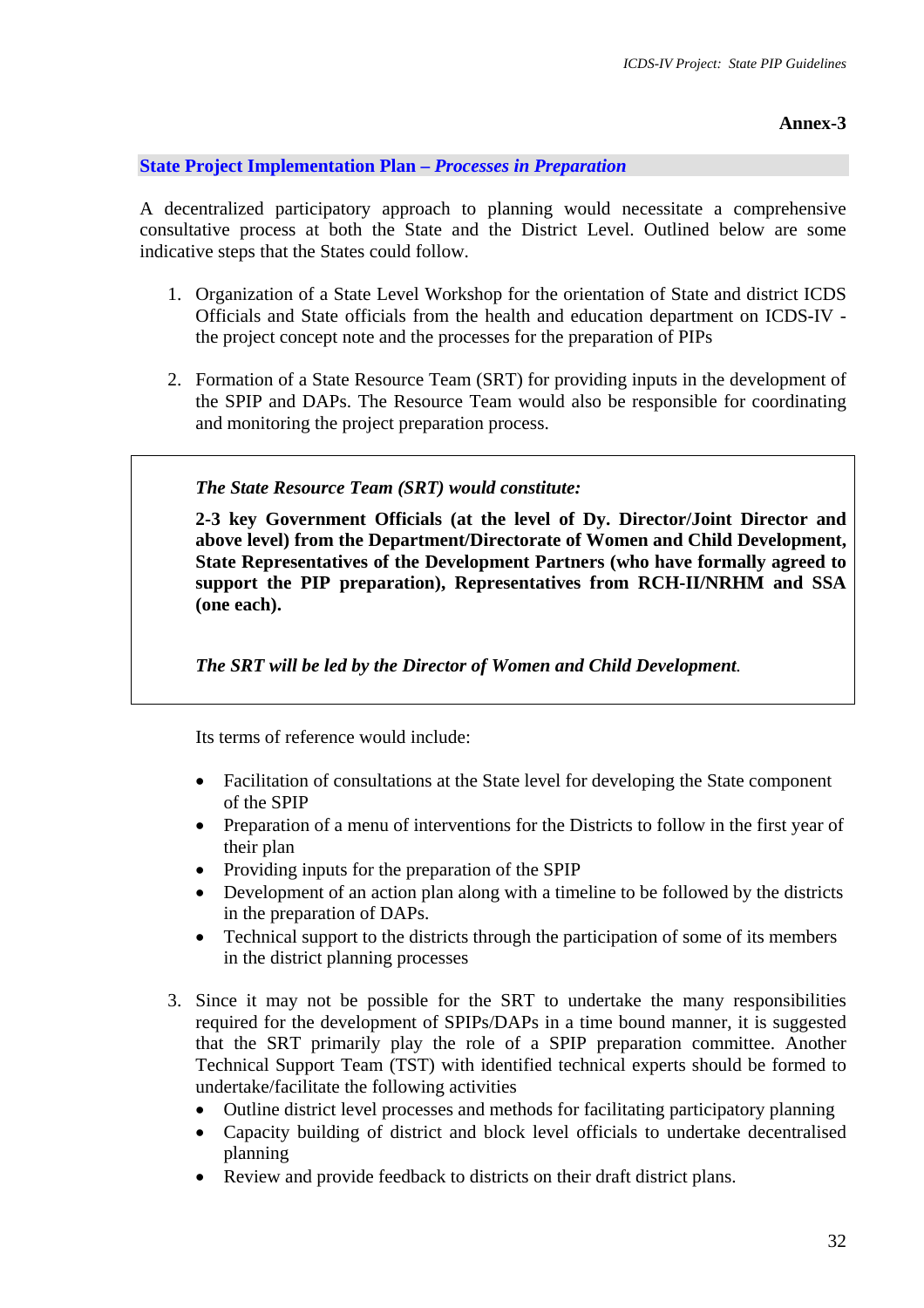The TST is expected to be part of the proposed State Technical Support Unit (STSU), to be funded by the World Bank-DfID as part of the preparation of the project.

4. Organisation of a series of consultations for the development of the State component of the project implementation plan which would primarily include: Capacity Building, IEC and Monitoring & Evaluation.

The consultations would include all key stakeholders involved in the implementation and support of the ICDS program – State level ICDS, health, education, social welfare, and tribal development departments, development partners and non-governmental organisations active in the field, etc.

- 5. Preparation of a procurement manual and a procurement plan for the first 18 months, which is required to be completed along with the SPIP.
- 6. Putting in place implementation arrangements for the project.
- 7. Development of a draft SPIP based on inputs received during the consultations
- 8. Sharing of the draft SPIP with multiple stakeholders at the State level (related government functionaries, development partners and NGOs working in the field) for their inputs and feedback.
- 9. The revised SPIP (incorporating the feedback obtained at the State level consultation) to be shared with the MWCD, GoI and the World Bank during the Bank's third preparation mission
- 10. The feedback given during the third preparation mission by the MWCD, GOI and the World Bank to be incorporated giving a final shape to the SPIP. The final SPIP is then to be submitted to the MWCD, G OI and the World Bank for appraisal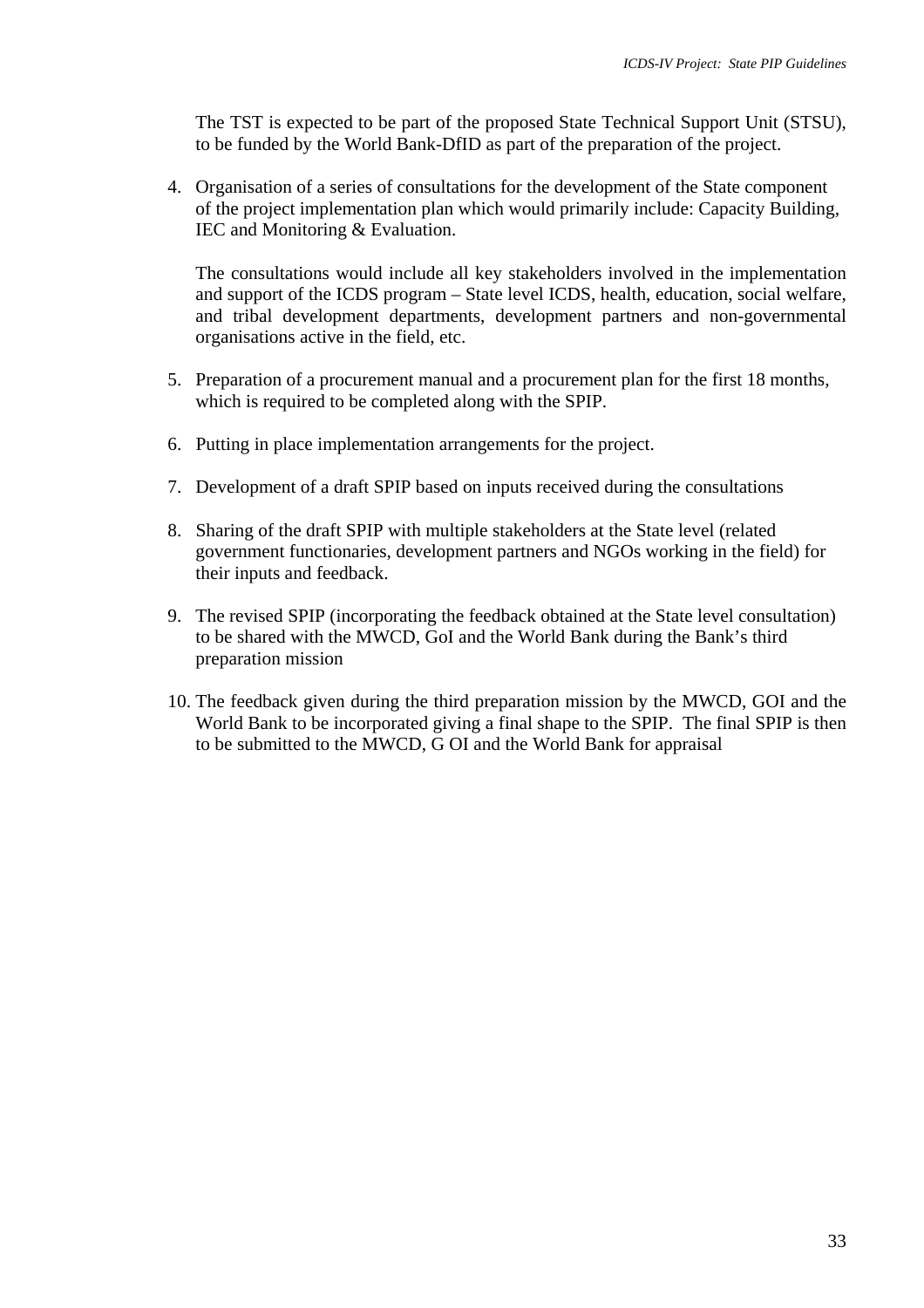## **District Annual Plan –** *Processes in Preparation*

## **STEP 1: Formation of District Resource team (DRT)**

Following the State level orientation, each district needs to constitute DRT to oversee the preparation of the District Annual Plan. The District resource team would be responsible for:

- Providing an action plan and timeline to the State Directorate for the preparation of the District Annual Plan
- Coordinating the consultative process to be undertaken in the district
- If supported by development partners or consultants, provide inputs in the development of DAP and monitor the processes followed

The DRT would constitute:

**District Programme Officer (ICDS), 2 CDPOs, 2 Supervisors, District Immunization Officer, 2 Block Medical Officers, Representatives of Development Partners (who have formally agreed to support PIP preparation) and District Officers from RCH-II/NRHM and SSA (one each).[14](#page-33-0)**

## **STEP 2: Consultations with Stakeholders**

# **Organize district level consultations for detailed deliberations on project concepts of ICDS-IV and the preparation of District Annual Plans.**

These consultations are to include all key stakeholders involved in the implementation and support of the ICDS program – district and block level ICDS, Health, Education, Social Welfare, Tribal Development and officials from other relevant line Departments, district level PRI representatives, relevant NGOs and CBOs,, active community members etc.

# **STEP 3: Orientation of the DRT by the SRT**

The DRT would be oriented on the conceptual framework outlining the roadmap to reducing malnutrition and improving ECE, on how to do a situation analysis and set targets, and the steps and timeline for preparation of PIPs.

## **STEP 4: Needs Assessment**

 $\overline{a}$ 

## **a) Primay and Secondary Data Collection**

The DRT to undertake secondary data collection on relevant parameters mentioned in the schedule. For primary data collection the DRT to identify active Supervisors or NGOs at block/cluster levels in different villages of the district. These identified individuals and/or organisations to carry out consultations through various means like focused group discussions (FGDs), community meetings, individual interviews etc. and collect context- specific

<span id="page-33-0"></span><sup>&</sup>lt;sup>14</sup> As the planning process matures, in the second year of planning Panchayat Representative (e.g. Zila Parishad Chairperson) and NGOs may also be included in the resource groups